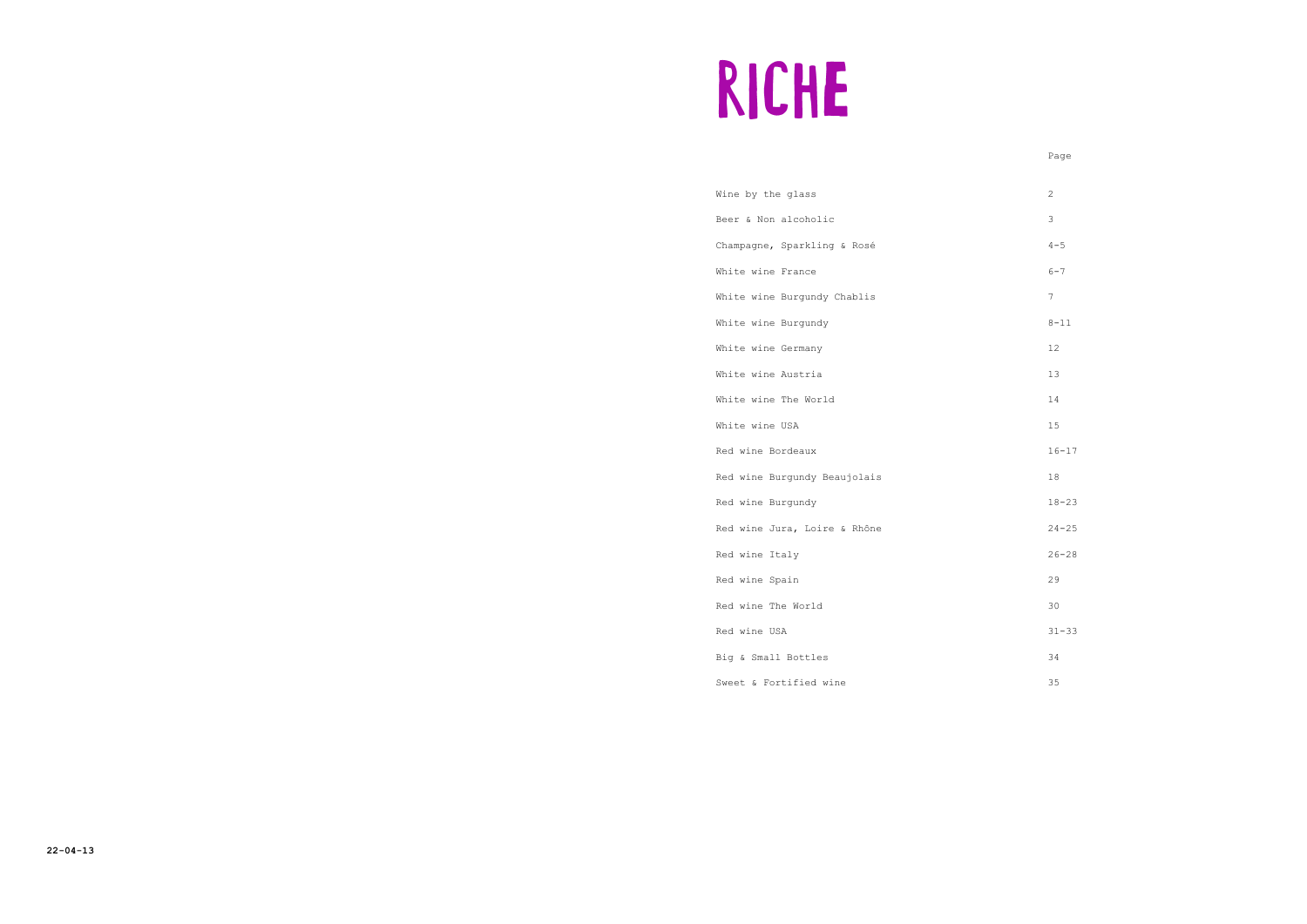# **Viner som serveras per glas**

*Wines by the glass*

#### **Mousserande**

#### **Vita**   $Wh + \alpha$

*Sparkling* NV Pol Roger, Brut Reserve, Champagne, Fr 185:- 2019 Albet i Noya, Cava Petit Albet, Brut Reserva, Penedès, Sp 125:-

 Jean-Luc Colombo, "Les Petites Abeilles", Vin de France, Fr 120:- 2018 Dom Louis Moreau, Chablis "Les 8", Bourgogne, Fr 190:- Dom Cordier, Macon Milly-Lamartine "Clos du Four", Bourgogne, Fr 200:- Dom Henri Bourgeois, "En Travertin", Pouilly-Fumé, Loire, Fr 175:- Paul Buisson, Muscadet Sèvre et Maine Clisson, Loire, Fr 150:- Soalheiro, Alvarinho "Granit", Vinho Verde, Monção e Melgaço, Po 150:- 2020 Rezabal "Arri" Txakoli, Getariako Txakolina, Baskien, Sp 160:- August Kesseler, Riesling Trocken, Rheingau, Ty 165:- 2020 Weingut Bründelmayer, Grüner Veltliner L&T, Niederösterreich, Ös 155:- Giant Steps, Chardonnay, Yarra Valley, Aus 160:- 2020 Clos Henri, Petit Clos, Sauvignon Blanc, Marlborough, NZ 140:-

# **Rosé**

2020 Chateau Minuty "M" de Minuty, Côtes de Provence, Fr 135:-

#### **Röda** *Red*

 Jean-Luc Colombo, "Les Petites Abeilles", Vin de France, Fr 120:- 2020 Chavy-Chouet, "La Taupe", Bourgogne Rouge, Bourgogne, Fr 250:- Dom de Cristia, Côtes du Rhône, Fr 135:- Antinori, Peppoli, Chianti Classico, Toscana, It 170:- Massolino, Langhe Nebbiolo, Piemonte, It 210:- Juan Gil, Silver Label, Jumilla, Sp 170:- El Esteco, Malbec, Calchaquí Valley, Salta, Arg 160:- Black Stallion, Cabernet Sauvignon, Napa Valley, Us 210:- 2020 Giant Steps, Pinot Noir, Yarra Valley, Aus 180:-

# **Söta & fortifierade viner Frankrike**

*Sweet & Fortified wines*

# **Frankrike**

*France* 2013 Château Climens, Cyprés de Climaens, Barsac, Sauternes, Bordeaux 1cl 20:- 2009 Château Climens, Barsac, Sauternes, Bordeaux (37,5cl) 2090:- (L13) 2006 Château Climens, Barsac, Sauternes, Bordeaux (37,5cl) 1500:- (L13) 2005 Château Climens, Barsac, Sauternes, Bordeaux (37,5cl) 1800:- (M13) 2004 Château Climens, Barsac, Sauternes, Bordeaux (37,5cl) 1360:- (L12) 2002 Château Climens, Barsac, Sauternes, Bordeaux (37,5cl) 1650:- (L12)

2015 Château d´Yquem, Sauternes, Bordeaux (37,5cl) 5750 2014 Château d´Yquem, Sauternes, Bordeaux (37,5cl) 5550:- (M12) 1999 Château d´Yquem, Sauternes, Bordeaux (37,5cl) 6500:- (M12)

2018 Chateau La Variere Coteaux du Layon 'Le Savetier', Loire 1cl 18:-

NV Les Bottes Rouges, "Kilt", McVin du Jura (75cl) 1190:- (ä1)

NV Domaine des Maison Blanches, MacVin Blanc, Jura, Fr (75cl) 925:- (ä1)

NV Tissot, Macvin Blanc, Jura, Fr (75cl) 995:-

```
2015 Domaine Trapadis, Vin Doux Naturel, Rasteau Grenat,Rhône 1cl18:-/flaskan(50cl)900:-
NV Bodegas Toro albalá, Don PX 1990 Gran Reserva, Montilla-Moriles 18:-/cl
NV Bodegas Baron, Sanlucár de Varrameda, Manzanilla Micaela, Jerez 10:-/cl
NV Bodegas Baron, Sanlucár de Varrameda, Amontiado Micaela, Jerez 10:-/cl
NV William & Humbert, Dos Cortados Palo Cortado 20 Years, Jerez, Sp 13:-/cl
```
# **Spanien**

*Spain*

# **Portugal**

1994 Graham´s Vintage Port, Douro (75cl) 2345:- (L13)

2015 Vallado, Adelaide, Vintage Port, Douro 1cl 24:-/flaskan (75cl) 1495:-

NV Grahma´s, Tawny 10 years, Douro 20:-/cl

NV Grahma´s, Tawny 20 years, Douro 26:-/cl

# **Tyskland**

*Germany* 2016 Dr. Loosen, Ice Wine, Mosel 1cl 26:-/flaskan (37,5cl) 975:-

# **Ungern**

*Hungary* 2011 Dom Kiralyudvar Cuvee Ilona, Tokaji-Hegyalja 1cl 26:-/flaskan(50cl) 1280:- (TG) 2013 Zemplen Hegyhat Tokaji Azzu 5 Puttonyos 1 cl 22:-/flaskan (50cl) 1100:-

# **Italien**

*Italy* 2020 Michel Chiarlo, Nivole Moscato d`Asti 295:- (37,5 cl)

# **Österrike**

*Austria* 2014 Kracher, Beerenauslese Rosenmuskateller, Red Roses, Burgenland 25:-/cl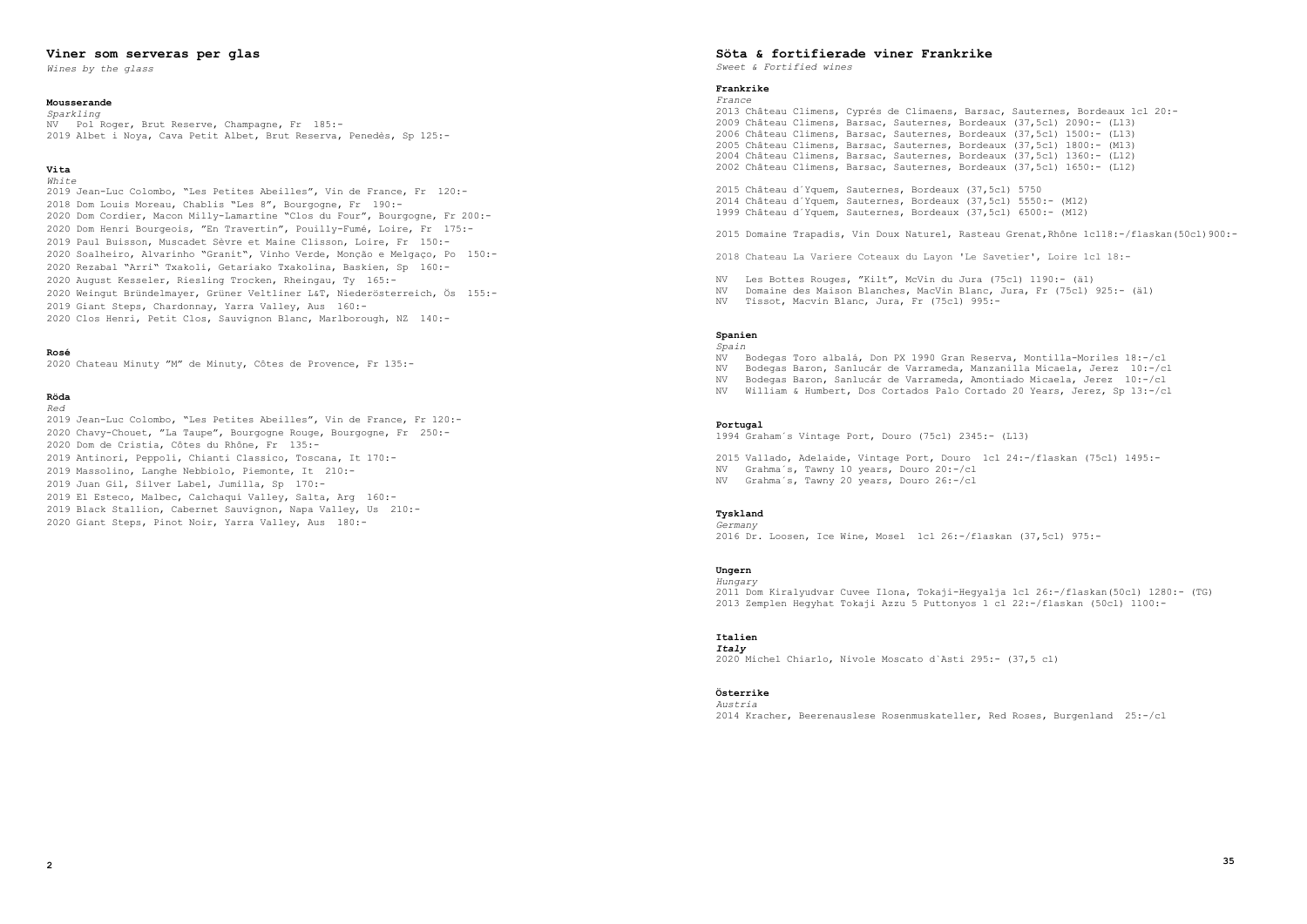# **Magnumbuteljer**

*Magnum bottles*

# **Frankrike**

*France* NV Pol Roger, Brut Reserve, Champagne 2250:- 2015 Pol Roger, Brut Vintage, Champagne 3500:- 2013 Pol Roger, Brut Vintage, Champagne 3300:-

NV Deutz, Brut Classic, Champagne 2300:-

NV Moët & Chandon, Brut Impérial, Champagne 2500:- 2009 Moët & Chandon, Dom Perignon, Champagne 6795:- (C14)

2009 Louis Roederer, Cristal, Champagne 9695:- (C14)

NV Henriot, Cuvée 38, Champagne 8995:- (A14) 1996 Henriot, Millésimé, Jeroboam 3 Liter, Champagne 9990:- (B14)

2018 Didier Dagueneau, Pur Sang, Pouilly-Fumé, Loire 3100:- (F15)

2018 Louis-Benjamin Dagueneau, Le Mont Damné, Sancerre, Loire 4400:- (F15)

2018 Dom Moreau-Naudet, Chablis, 1er Cru Montée de Tonnerre, Bourgogne 2300:- (E15) 2019 Dom Moreau-Naudet, Chablis, 1er Cru Foret, Bourgogne 2300:- (E15) 2018 Dom Moreau-Naudet, Chablis, 1er Cru Foret, Bourgogne 2300:- 2018 Dom Moreau-Naudet, Chablis, Grand Cru Valmur, Bourgogne 3200:- (E15)

2006 Dom Roulot, Meursault 1er Cru Les Perrières, Bourgogne 10500:- (G15)

2020 Marcel Lapierre, Morgon, Beaujolais 1650:- (V14)

2016 Ch. Mont Redon, Chateauneuf-du-Pape Rouge, Rhône 1900:-

2020 Dom des Marnes Blanches, Trousseau, Côtes du Jura 1790:- (ä5) 2019 Dom des Marnes Blanches, Trousseau, Côtes du Jura 1650:- (ä5)

#### **Italien**

*Italy*

2016 Gaja, Barbaresco 3L Jeroboam, Piemonte 17500:- (P13) 2015 Gaja, Barolo Dagromis, 5 Liter, Piemonte 11000:- (P13)

2015 Brovia, Barolo Villero, Piemonte 4400:- (L14)

2016 Barale Fratelli, Barolo, Piemonte 2600:-

2018 Podere Le Boncie "Trame", Toscana 2400:- (P14)

# **Tyskland**

*Germany* 2018 Egon Müller, Scharzhof, Mosel 2800:- (G14)

# **Halvflaskor**

*Half bottles*

2014 Egon Müller, Schartzhofberger Auslese, Mosel, Ty 3800:- (å4)

2017 Continuum, Sage Mountain Vineyard, Napa Valley, Us 2450:- (M13)

# **Öl på Fat:**

*Drafts Beer* Carlsberg Export, Danmark 84:- Carlsberg Hof, Danmark 78:- Brooklyn Lager, USA 100:- Staropramen, Tjeckien 102:- Carnegie Keller Bier, Sverige 110:- Brooklyn EIPA, USA 110:- Guiness, Irland 96:-

# **På Flaska:**

*Bottled* Carnegie Luma Pils, Sverige 95:- Carnegie 100W IPA, Sverige 100:- Celia Lager (glutenfri), Tjeckien 90:-

#### **Cider:**

Galipette, Frankrike 85:- Sommersby Sparkling Rosé, Sverige 85:-

# **Alkoholfria drycker**

*Non Alcoholic* NV God dryck, "Prestige Cuvée", Mousserande, Sv Glas 80:- / Flaska 270:- Beskows Vita, Bjärehalvön, Sv 95:-/25 cl Beskows Röda, Bjärehalvön, Sv 95:-/25 cl

Carlsberg, Non Alcoholic, Danmark (fat) 45:- Mickkeller, Drink´in the Sun, Non Alcoholic, Danmark (flaska) 75:-

Pomologik, Ingrid Marie, Äppelmust, Sverige 25cl 65:- Pomologik, Hopple Äppelcider med Humle, Sverige 25cl 70:-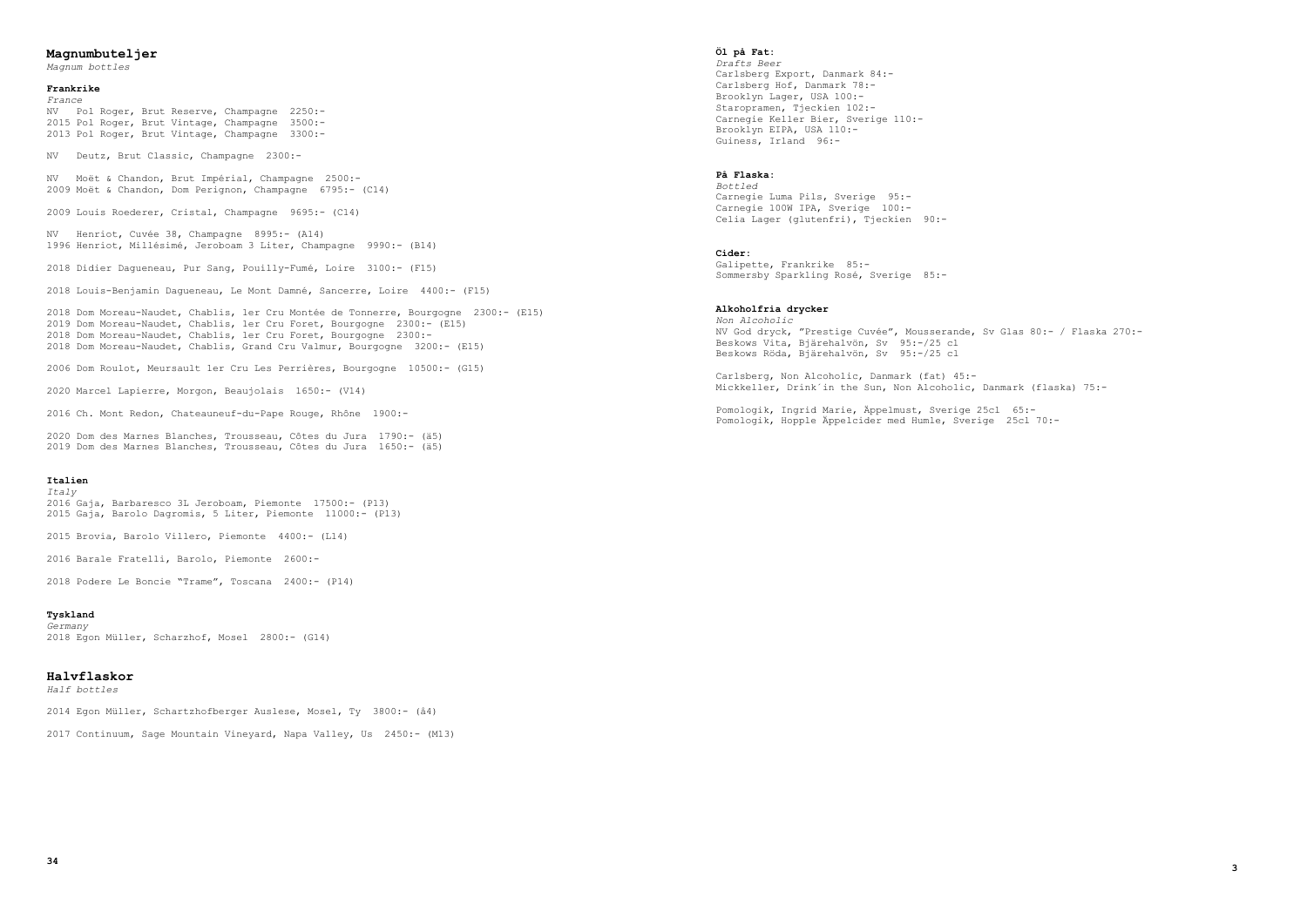# **Champagne & Mousserande Viner**

*Sparkling Wines*

2019 Albet i Noya, Cava Petit Albet, Brut Reserva, Penedès, Sp 610:- NV Jo Landron, Brut Atmosphere, Crémant de Loire, Fr 690:-

#### **Non Vintage Champagne**

- NV Pol Roger, Brut Réserve 970:- NV Pol Roger, Brut Reserve, Champagne, Magnum 2250:-
- NV Deutz, Brut Classic 1300:- NV Deutz, Brut Classic, Magnum 2600:-
- NV Egly-Ouriet, Brut Les Prémice 1550:- (A6)<br>NV Egly-Ouriet, Brut Grand Cru 2090:- (B6)  $Eqly-Ouriet,$  Brut Grand Cru 2090:- (B6) NV Egly-Ouriet, V.P. Extra Brut 2600:- (B6)
- NV Charles Heidseck, Brut Réserve 1200:- (B10)
- NV Jacquesson Cuvée no 744, Extra Brut 1550:- (A13)
- NV Moët & Chandon, Brut Impérial, Magnum 2500:-
- NV Louis Roederer, Collection 242 1150:-
- NV NV Timothée Stroebel, Triptyque Brut Nature 1445:- (C10)
- NV Vouette & Sorbée Fidéle, Brut Nature 1250:- (A12)

#### **Blanc de Blancs**

2013 Pol Roger, Blanc de Blancs 1700:-

2017 Deutz, Blanc de Blancs 2200:- (C12)

2004 Diebolt-Vallois, Blanc De Blancs 2350:- (C11) 2012 Diebolt-Vallois, Fleur de Passion 2500:- (C11)

NV Henriot, Cuvée 38 Magnum 8995:- (A14)

- NV Jacques Selosse, Initial, Blanc de Blancs(Deg. 15/4-2021) 3500:- (B6) NV Jacques Selosse, V.O, Blanc de Blancs (Deg. 25/8-2020) 4000:- (B6) NV Jacques Selosse, Substance, Blanc de Blancs (Deg. 6/10-2020) 6900:- (C6)
- 2009 Jacquesson, Avize Champ Caïn, Blanc de Blancs 3400:- (A13)
- NV Mumm,"Mumm da Cramant" Blanc de Blancs 1990:- (A7)
- NV Pierre Péters, Réserve Oubliée 1890:- (B5)
- NV Laherte Frerès, Blanc de Blancs, Brut Nature 1150:- (B13)
- NV Larmandier-Bernier, Longitude 1250:- (A10) 2015 Larmandier-Bernier, Terre de Vertus, Brut Nature 1600:- (A10)
- 2012 Legras & Haas, Blanc de Blancs 1400:- (A11) 2012 Legras & Haas, Blanc de Blancs, Magnum 2800:- (A14)

2012 Salon, "Le Mesnil" Blanc de Blancs 13900:- (C9) 2006 Salon, "Le Mesnil" Blanc de Blancs 7800:- (C9) 2004 Salon, "Le Mesnil" Blanc de Blancs 8500:- (C9)

2017 Vouette & Sorbée, Blanc d´Argile 1550:- (A12)

#### **Cabernet, Merlot & Blends**

2007 Abreu Vineyards, Capella, Napa Valley 7350:- (R2)

2016 Ashes & Diamonds, "No 3", Cabernet Franc, Napa Valley 1800:- (R2) 2017 Ashes & Diamonds, Bates Ranch, Cabernet Sauvignon, Napa Valley 2490:- (Q2) 2017 Ashes & Diamonds, Red Hen, Oak Knoll, Cabernet Sauvignon, Napa Valley 2350:- (Q2) 2016 Ashes & Diamonds, Grand Vin,Oak Knoll, Cabernet Sauvignon, Napa Valley 2100:- (Q3)

2019 Black Stallion, Cabernet Sauvignon, Napa Valley 840:- 2017 Black Stallion, Cabernet Sauvignon Limited Release, Napa Valley 1650:- (S8)

2014 Bond Estate, Melbury, Napa Valley 13100.- (Q9) 2013 Bond Estate, Melbury, Napa Valley 13100:- (Q9) 2016 Bond Estate, Quella, Napa Valley 17000:- (R9) 2015 Bond Estate, Quella, Napa Valley 15600:- (Q9) 2014 Bond Estate, Quella, Napa Valley 13100:- (Q9) 2013 Bond Estate, Quella, Napa Valley 13100:- (Q9) 2013 Bond Estate, Vecina, Napa Valley 13100:- (R9) 2016 Bond Estate, St Eden, Napa Valley 17000:- (R9) 2015 Bond Estate, St Eden, Napa Valley 15600:- (S9) 2013 Bond Estate, St Eden, Napa Valley 13100:- (S9)

2019 Bread & Butter, Cabernet Sauvignon 630:- ----------------------------------

2018 Continuum, Sage Mountain Vineyard, Napa Valley 4700:- (Q7) 2017 Continuum, Sage Mountain Vineyard, Napa Valley (37,5cl) 2800:- (M13)

2017 Dalla Valle, Cabernet Sauvignon 4950:- (Q7) 2017 Dalla Valle, Maya, Cabernet Sauvignon, Napa Valley 9950:- (Q7) 2014 Dalla Valle, Maya, Cabernet Sauvignon, Napa Valley 9950:- (Q10)

2018 Darioush, Cabernet Sauvignon, Napa Valley 2600:- (R1) 2014 Darioush II, Cabernet Sauvignon, Napa Valley 6300:- (S5)

2015 Dunn, Howell Mountain Cabernet Sauvignon, Napa Valley 2895:- (R1) 2014 Dunn, Howell Mountain Cabernet Sauvignon, Napa Valley 2850:- (Q1) 2013 Dunn, Howell Mountain Cabernet Sauvignon, Napa Valley 3000:- (Q1)

```
2013 Dunn, Howell Mountain "Trailer Vineyard" Cabernet Sauvignon, Napa Valley 11900:- (S5)
```
2018 Ex Tempore, Bengier Vineyard, Cabernet Sauvignon, Napa Valley 1400:- (R6)

2018 Frog´s Leap, Cabernet Sauvignon, Napa Valley 1450:- (R6)

2012 Harlan Estate, Napa Valley 18500:- (R5)

2016 Long Meadow Ranch, Cabernet Sauvignon, Napa Valley 1150:-

2019 Matthiasson, Tendu, Dunnigan Hills, Napa Red 850:- (R10)

2007 Morlet Family Vineyard, Passionnément 4050:- (Q4)

2009 Joseph Phelps, Cabernet Sauvignon, Napa Valley 2500:- (R5) 2005 Joseph Phelps, Cabernet Sauvignon, Napa Valley 2500:- (R5) 2009 Joseph Phelps, Insignia, Napa Valley 6400:- (S5)

2018 Pholip Togni, Tanbark Hill, Cabernet Sauvignon, Napa Valley 1920:- (Q8)

2016 Steady State, Cabernet Sauvignon, Napa Valley 1500:- (S1)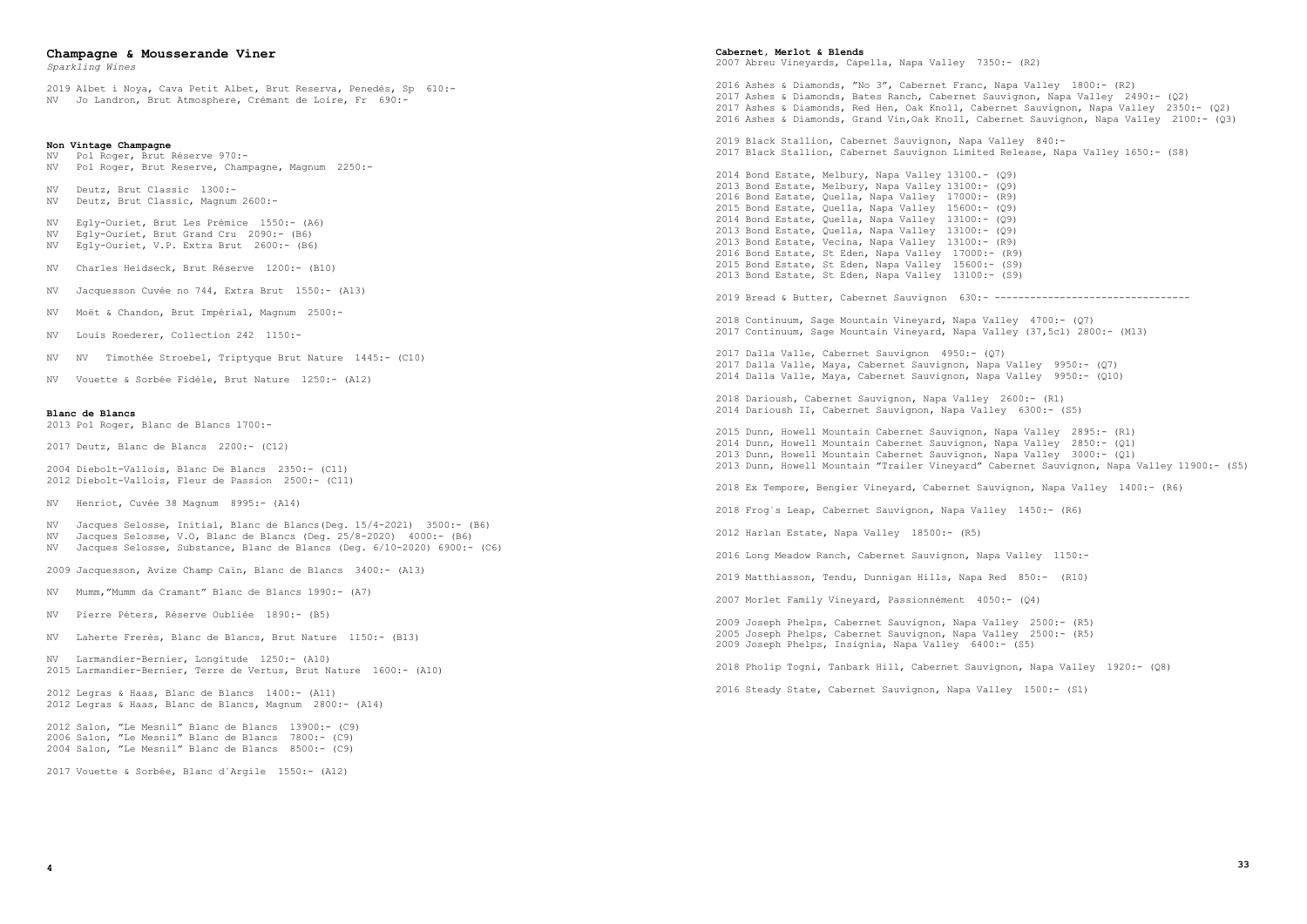**Röda Viner USA** *Red Wines USA*

# **Kalifornien Pinot Noir**

*California Pinot Noir* 2019 Bread & Butter, Pinot Noir, Kalifornien 630:- ------------------------------------

2018 Calera, Pinot Noir, Central Coast 950:-

 Dom de la Côte, La Côte, Pinot Noir, Santa Rita Hills 2500:- (Q13) Dom de la Côte, Sous le Chêne, Pinot Noir, Santa Rita Hills 2750:- (R13) Dom de la Côte, Bloom´s Field Pinot Noir, Santa Rita Hills 1900:- (Q14) Dom de la Côte, Memorions Ponot Noir, Santa Rita Hills 1800:- (Q14)

2019 Kistler, Pinot Noir, Sonoma Coast 2050:- (S3) 2019 Kistler, Pinot Noir, Russian River Valley 2050:- (S4) 2018 Kistler, Silver Belt Vineyard, Cuvée Natalie, Russian River Valley 4900:- (R4)

2018 Kutch, Falstaff Vineyard, Pinot Noir, Sonoma Coast 1820:- (R7) 2018 Kutch, McDougall Ranch, Pinot Noir, Sonoma Coast 1820:-

2018 Occidental, Running Fence Vineyard, Cuvée Catherine, Sonoma Coast 2400:- (S3) 2018 Occidental, Station Vineyard, Pinot Noir, Sonoma Coast 2400:- (S3) 2018 Occidental, Freestone-Occidental, Pinot Noir, Sonoma 1750:- (R3) 2018 Occidental, SWK Vineyard, Pinot Noir, Sonoma Coast 2400:- (R3) 2017 Occidental, SWK Vineyard, Pinot Noir, Sonoma Coast 2400:- (R3)

2018 Tyler, Pinot Noir, Santa Barbera 1050:- (S1) 2019 Tyler, Pinot Noir, Santa Rita Hills 1200:- 2019 Tyler, La Encantada Vineyard, Pinot Noir 1550:- (S2) 2019 Tyler, Sandford & Bennedict Vineyard, Pinot Noir 1800:- (R2)

# **Oregon Pinot Noir**

2016 Antica Terra, Coriolis, Pinot Noir, Willamette Valley 1600:- (Q12)

2018 Eavning Land Vineyard, Salem Wine Co. Pinot Noir, Eola-Amity Hills 995:- 2017 Eavning Land Vineyard, La Source, Seven Springs Estate, Eola-Amity Hills 2050:- (Q8**)**

#### **Vintage**

2015 Pol Roger, Brut Vintage 1600:- 2015 Pol Roger, Brut Vintage, Magnum 3500:- 2013 Pol Roger, Brut Vintage, Magnum 3300:- 2012 Pol Roger, Cuvée Winston Churchill 4100:- 2009 Billecart-Salmon, Brut Réserve 2150:- (C7) 2012 Charles Heidseck, Brut Vinatge 1900:- (A10) 2008 Deutz, Cuvée William Deutz 3650:- (O12) 2008 Devaux, Sténopé 2900:- (C5) 1998 Hentiot, Cuvée Enchanteleurs 4300:- (B5) 1996 Henriot, Millésimé, Jeroboam 3 Liter 9990:- (B14) 1995 Henriot, Millesimé 2900:- (A5) 2002 G.H Mumm, "Cuvée R. Lalou", Cuvée Prestige 2990:- (B7) 2013 Jacquesson, Dizy Terres Rouge, Blanc de Noir, Extra Brut 1650:- (B13) 2014 Louis Roederer, Brut Vintage 1650:- (A8) 2012 Louis Roederer et Philippe Stark, Brut Nature Blanc 1700:- (A8) 2013 Louis Roederer, Cristal 4950:- (B8) 2009 Louis Roederer, Cristal, Magnum 9900:- (A14) 2000 Louis Roederer, Cristal Vinothèque 20150:- (C15) 2013 Moët & Chandon, Brut Vintage 1450:- (A9) 2012 Moët & Chandon, Dom Pérignon 3900:- (B9) 2009 Moët & Chandon, Dom Pérignon, Magnum 6995:- (C15) 2003 Moët & Chandon, Cuvée Dom Pérignon David Lynch Edition 5495:- (C9) 1996 Moët & Chandon, Oenothèque 7695:- (C9) **Rosé** 2012 Pol Roger, Brut Rosé 1450:- 2009 Pol Roger, Brut Rosé 1450:- (TG) NV Billecart-Salmon, Brut Rosé 1500:- (B7)

NV Deutz, Brut Rosé 1650:- (B12)

NV Paul Bara, Brut Rosé 1190:-

NV Laherte Frerès, Rosé de Meunier, Extra Brut 1150:- (C13)

NV Jacques Selosse, Rosé (Deg. 15/4-2021) 5200:- (B6)

2008 Vouette & Sorbée, Saignée de Sorbée Brut Nature 2090:- (A12)

2014 Louis Roederer, Brut Rosé 1600:- (C8)

# **Roséviner**

*Rosé Wines*

2020 Chateau Minuty "M" de Minuty, Côtes de Provence, Fr 510:-

2020 La Roche Bussier, Côtes du Rhône, Fr 700:-

2021 Dom de Trienne, Méditerrannée 550:-

2020 Domaine Vacheron, Le Rosé, Sancerre, Fr 945:- (D1) 2019 Domaine Vacheron, Le Rosé, Sancerre, Fr 945:- (D1)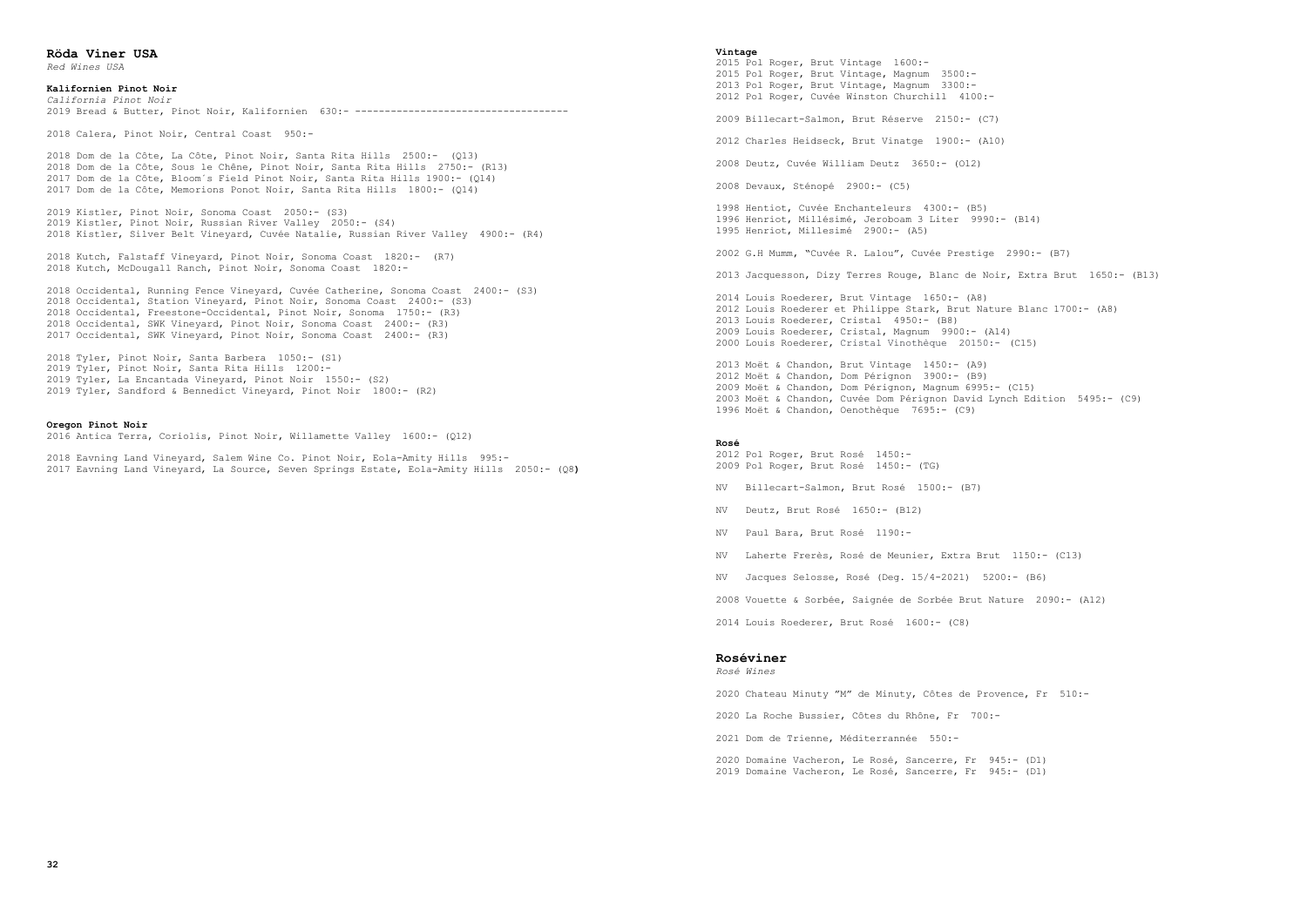#### **Vita Viner Frankrike**

*White Wines France*

# **Loire**

2109 Dom Aux Moines, Savennières-Roche Aux Moines 1090:- (D12)

 Thibaud Boudignon, Anjou Blanc 1050:- Thibaud Boudignon, Anjou Blanc, Magnum 2100:- (F15) Thibaud Boudignon, Clos de Frémine, Savennières 1500:- (F12) 2018 Thibaud Boudignon, Clos de Frémine, Savennières 1550:- (F12) Thibaud Boudignon, La Vigne Cendrée, Savennières 1500:- (F13) Thibaud Boudignon, La Vigne Cendrée, Savennières 1550:- (F13) 2018 Thibaud Boudignon, Clos de la Hutte, Savennières 1650:- (E12)

2020 Dom Henri Bourgeois, "En Travertin", Pouilly-Fumé 690:- 2019 Dom Henri Bourgeois, Sancerre Les Baronnes, Sancerre 730:-

2019 Paul Buisson, Muscadet Sèvre et Maine Clisson 590:-

2018 Didier Dagueneau, Blanc ETC, Pouilly-Fumé 1650:- (F11) 2018 Didier Dagueneau, Pur Sang, Pouilly-Fumé 1795:- (E11) 2018 Didier Dagueneau, Pur Sang, Pouilly-Fumé, Magnum 3100:- (F15) 2018 Didier Dagueneau, Buisson Renard, Pouilly-Fumé 1850:- (E11) 2018 Didier Dagueneau, Silex, Pouilly-Fumé 2250:- (F11) 2018 Didier Dagueneau, Le Mont Damné, Sancerre 2200:- (E11) 2018 Didier Dagueneau, Le Mont Damné, Sancerre, Magnum 4400:- (F15)

2020 Dom Luneau-Papin, "Saffran", Muscadet Sevre et Maine 560:-

2020 Joseph Mellot, Les Thureaux, Menetou-Salon 650:- 2018 Joseph Mellot, Sancerre Blanc Domaine des Emois, Sancerre 1050:- 2018 Joseph Mellot, Le Tronsec, Pouilly-Fumé 850:-

2020 Dom Vacheron, Sancerre 920:- (F14) 2020 Dom Vacheron, Les Romains, Sancerre 1100:- (F14)

# **Rhône & Süd de la France**

*Rhône & South of France* 2020 Gérard Bertrand, Picpoul de Pinet, Sud de France 520:-

Chapoutier, De L´orée Blanc ----------------------------------------------

2019 Jean-Luc Colombo,"Les Petites Abeilles" Vin de France 480:-

2020 Dom A. Clape, Saint-Péray 1400:- (D12)

2015 Dom de la Grange des Perès Blanc, Languedoc 1750:- (D12)

2016 Rayas Dom des Tours, Clairette, IGP Vaucluse 745:- (D12)

#### **Alsace**

2018 Marcel Deiss, Riesling 890:- 2016 Marcel Deiss, Pinot Gris 890:-

2018 Dom Zind Humbrecht, Zind, Chardonnay/Auxerrois 850:- (ä2) 2018 Dom Zind Humbrecht, Pinot Gris Heimbourg 1150:- (ä2)

2018 Trimbach Riesling 560:-

#### **Bordeaux**

2015 Dom de Chevalier blanc, Pessac-Léognan 1050:- (F8)

# **Viner USA**

*Red Wines USA* **Syrah, Grenache & Friends** 2013 Darioush, Shiraz, Napa Valley 2200:- (R1)

2018 Pax Mahle Wines, North Coast Syrah, Sonoma County 1150:- (S14)

2019 Piedrasassi, SP Syrah, Santa Barbara County 875:- (R14) 2017 Piedrasassi, Santa Rita Hills Syrah, Santa Barbara County 1380:- (R14)

2017 Saxum Vineyards, G2 Vineyard, Paso Robles 3300:- (Q11) 2016 Saxum Vineyards, The Hexe, Paso Robles 4300:- (R11) 2017 Saxum Vineyards, James Berry, Paso Robles 3300:- (R11) 2017 Saxum Vineyards, Paderewski Vineyard, Paso Robles 3300:-(R11)

2017 Saxum Vineyards, Terry Hoage, Paso Robles 3300:- (R11)

#### **Zinfandel**

2018 Frog´s Leap, Zinfandel, Napa Valley 920:-

2019 Seghesio, Zinfandel, Sonoma Coast 850:- 2018 Seghesio, Old Vine, Zinfandel, Sonoma Coast 1150:-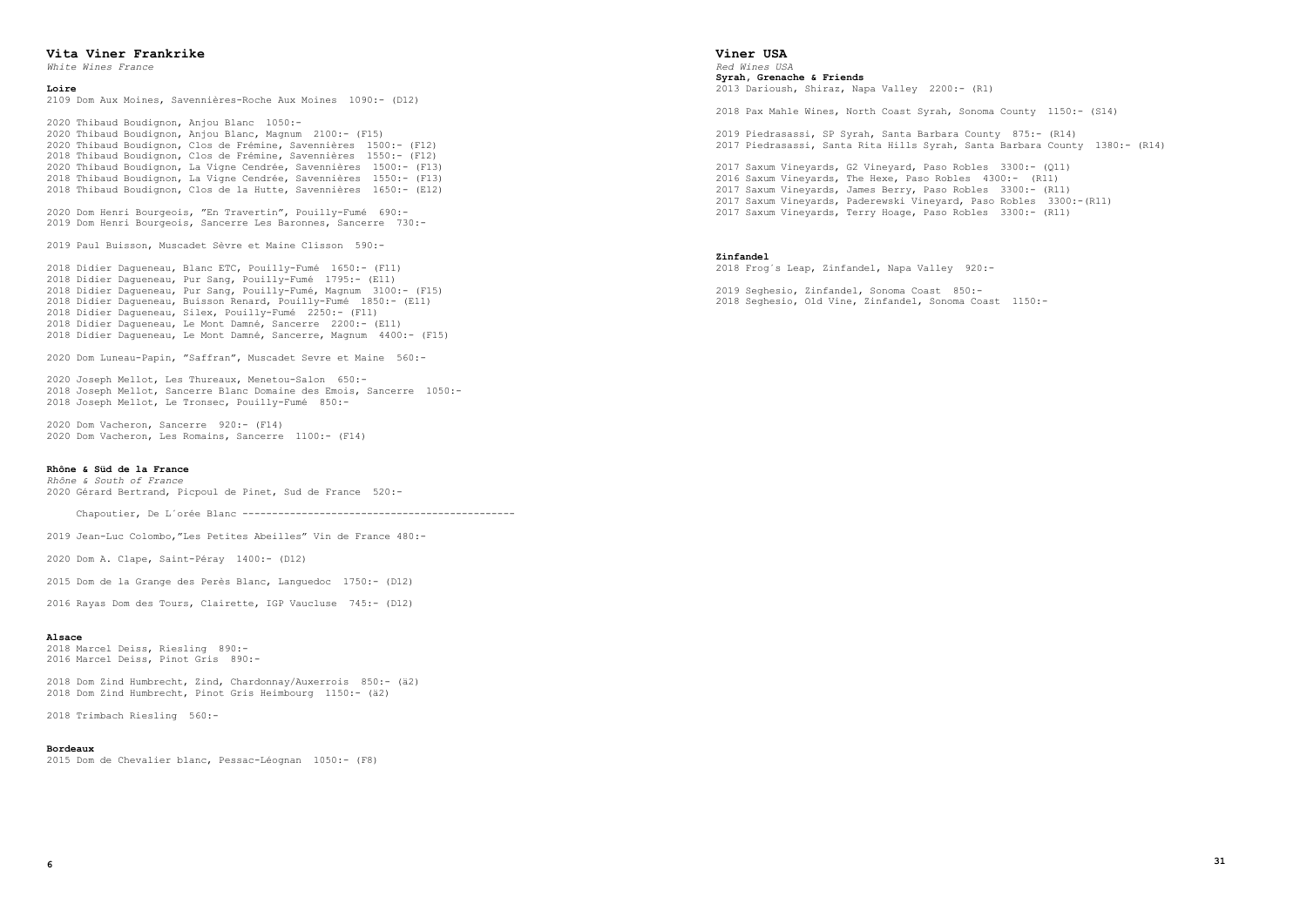# **Röda viner övriga Europa & världen**

*Red Wines The World*

#### **Australien**

*Australia* 2020 Airlie Bank, Pinot Noir, Yarra Valley 630:-

 By Farr, Shiraz by Farr, Victoria 1400:- (S13) By Farr, Tout Près by Farr, Pinot Noir, Victoria 1700:- (R13) By Farr, Sangreal by Farr, Pinot Noir, Victoria 1620:- (S13) By Farr, Farrside by Farr, Pinot Noir, Victiria 1620:- (R13) 2018 By Farr, Farrside by Farr, Pinot Noir, Victiria 1450:- (S14)

2019 Gemtree, Bloodstone Shiraz, McLaren Vale 520:- 2018 Gemtree, Ernest Allan Shiraz, McLaren Vale 950:-

2020 Giant Speps, Pinot Noir, Yarra Valley 720:-

#### **Argentina**

2019 El Esteco, Malbec, Calchaquí Valley, Salta 620:-

# **Nya Zealand**

*New Zeeland* 2019 Cloudy Bay, Pinot Noir, Marlborough 1050:-

#### **Sydafrika**

*South Africa* 2020 Crystallum, Bona Fide, Pinot Noir, Elandskloof 1150:- (R1) 2020 Crystallum, Cuvée Cinéma, Pinot Noir, Hemel-en-Aarde Ridge 1150:- (R1)

#### **Tyskland**

*Germany* 2019 August Kesseler, Daily August, Pinot Noir, Rheingau 700:-

# **Österrike**

*Austria*

2019 Weingut Zahle, Ein Kleines Fass, St. Laurent, Wien 850:- (å5) 2019 Weingut Zahle, Ein Kleines Fass, Pinot Noir, Wien 850:- (å5)

#### **Jura**

2019 Les Bottes Rouges, "Album" Savagnin, Arbois 1090:- (ä4) 2020 Dom des Marnes Blanches, Savagnin En Quartre Vis, Côtes du Jura 990:- (ä4) 2019 Dom des Marnes Blanches, Savagnin En Quartre Vis, Côtes du Jura 990:- (ä4) 2019 Dom des Marnes Blanches, Chardonnay En Quartre Vis, Côtes du Jura 950:- (ä4) 2014 Dom des Marnes Blanches, Vin Jaune (oxiderat) 1550:- (ä4)

2018 Dom de Saint Pierre, Le Dos d´Chat, Chardonnay, Côtes du Jura 880:- (ä4) 2018 Dom de Saint Pierre, Chardonnay Château Renard, Arbois 1045:- (ä4) 2017 Dom de Saint Pierre, Chardonnay Les Brulées, Arbois 965:- (ä4)

# **Bourgogne, Chablis**

*Burgundy, Chablis* 2019 Vincent Dauvissat, Petit Chablis 1950:- (E7) 2019 Vincent Dauvissat, Chablis 2350:- (E7) 2018 Vincent Dauvissat, Chablis 2500:- (E7) 2018 Vincent Dauvissat, 1er Cru Vaillons 3100:- (F7) 2018 Vincent Dauvissat, 1er Cru Sechet 3750:- (E7) 2017 Vincent Dauvissat, 1er Cru La Forest 3900:- (F6) 2014 Vincent Dauvissat, 1er Cru La Forest 4650:- (F7) 2010 Vincent Dauvissat, 1er Cru La Forest 5100:- (F6)

2020 De Moor & Le Vendangeur Masqué, Chablis 900:- (E14) 2019 De Moor, 1er Cru Vau de Vey 1400:- (F14)

2020 Jean-Paul & Benoit Droin, Chablis 800:- (E14) 2017 Jean-Paul & Benoit Droin, 1er Cru Montmains 1150:- (E14)

 d`Henri, Les Allées du Vignoble, Petit Chablis 700:- (LB) d`Henri, Les Allées du Vignoble, Chablis 820:- Le Domaine d`Henri, Chablis, "Saint Pierre" 890:- Le Domaine d`Henri, 1er Cru Troesmes 1090:- Le Domaine d`Henri, 1er Cru "L´Homme Mont" 1400:- Le Domaine d`Henri, 1er Cru Fourchaume 1170:- Le Domaine d`Henri, 1er Cru Fourchaume Heritage 1550:-

2018 Dom Pattes Loup, Chablis "Vent d´Ange" Mise Tardive 1100:- (D10) 2017 Dom Pattes Loup, Chablis "Vent d´Ange" Mise Tardive 1100:- (F10) 2018 Dom Pattes Loup, 1er Cru Butteaux 1550:- (E10) 2018 Dom Pattes Loup, 1er Cru Vaillons 1555:- (E10)

2019 Dom des Malandes, Grand Cru Vaudésir 1500:- (F9)

2018 Dom Louis Moreau, Chablis "Les 8" 750:- Dom Louis Moreau, Chablis 1er Cru Vau Lignot 950:- (D9) Dom Louis Moreau, Chablis 1er Cru Les Fourneaux 950:- (D9) Dom Louis Moreau, Chablis Grand Cru Valmur 1600:- (E9)

2019 Dom Moreau-Naudet, Chablis 890:- 2018 Dom Moreau-Naudet, Chablis Les Pargues, Vieiles Vignes 920:- (E1) 2018 Dom Moreau-Naudet, 1er Cru Montmains 1150:- (F1) 2018 Dom Moreau-Naudet, 1er Cru Forets 1150:- (F1) 2019 Dom Moreau-Naudet, 1er Cru Forets, Magnum 2300:- (E15) 2018 Dom Moreau-Naudet, 1er Cru Forets, Magnum 2300:- 2018 Dom Moreau-Naudet, 1er Cru Vaillons 1150:- (D1) 2018 Dom Moreau-Naudet, Grand Cru Valmur, Magnum 3200:- (E15)

2019 Dom Pinson, Chablis 800:- 2019 Dom Pinson, 1er Cru La Fôret 1050:- (E13) 2018 Dom Pinson, 1er Cru La Fôret 1050:- (E13) 2018 Dom Pinson, 1er Cru Mont-de-Milieu 1050:- (E13) 2019 Dom Pinson, Grand Cru Les Clos 1500:- (E13)

2018 Vrignaud, Chablis 790:- 2019 Vrignaud, 1er Cru Fourchaume 1100:- (E15)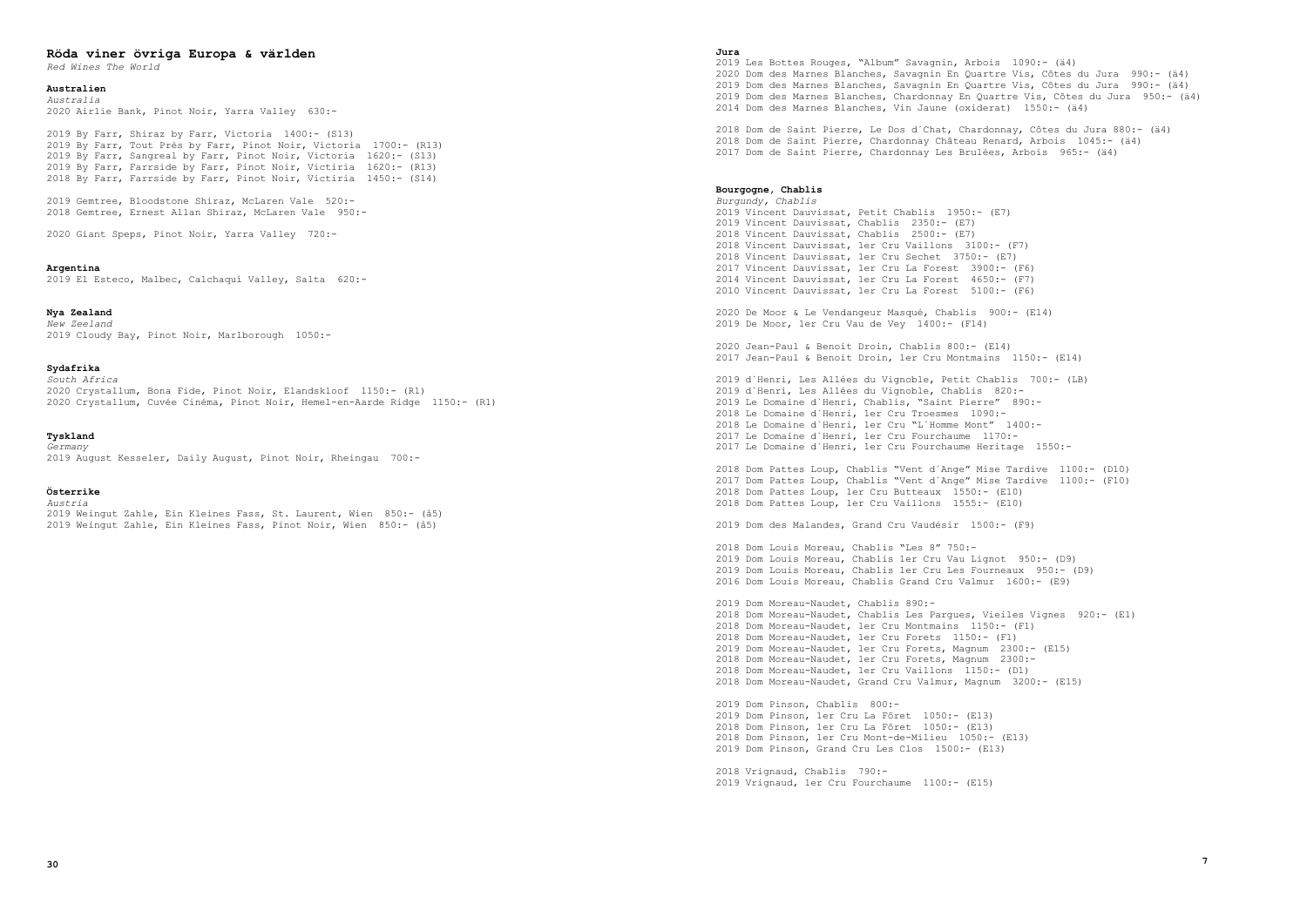# **Vita Viner Frankrike**

*White Wines France*

#### **Bourgogne**

*Burgundy* 2018 Dom Camus Pere et Fils, Bourgogne Aligoté 670:- (G1)

2019 Francois Carillon, Bourgogne Blanc 950:- (H1) 2019 Francois Carillon, "Combe Bazin", Saint-Romain 1200:- (H3)

2019 Paul Chavy, Bourgogne Blanc 750:- (H1)

2020 Dom Chavy-Chouet, Bourgogne Blanc "Les Femelottes", Bourgogne 950:-

 Dom Cordier, Bourgogne Blanc Vieilles Vignes 650:- (G1) Dom Cordier, Bourgogne Blanc Vieilles Vignes 650:- (G1) Dom Cordier, Macon Milly-Lamartine "Clos du Four" 790:- 2019 Dom Cordier, Pouilly-Fuissé, Vieilles Vignes 890:- Dom Cordier, Pouilly-Fuissé, Vers Cras 1050:- (G11)

2020 De Moor & Le Vendangeur Masqué, Bourgogne Chitry 950:- (G6) 2020 De Moor & Le Vendangeur Masqué, Aligoté 780:- (G6) 2017 De Moor & Le Vendangeur Masqué, "Caravan", Vin de France 690:- (D9)

2019 Dom Dujac, Morey-Saint-Denis 1590:- (G12) 2019 Dom Dujac, Morey-Saint-Denis, 1er Cru Monts Luisants 2450:- (G12)

2019 Armand Heitz, Bourgogne Blanc 880:-

2019 Patrick Javillier, Bourgogne Côte d´Or, Cuvée des Forgets 890:-

2019 Hubert Lamy, Saint-Aubin 1er Cru En Remilly 1900:- (H11)

2019 Dom de L´Arlot, Hautes-Côtes de Nuits, Le Mont Blanc 1150:- (E6) 2019 Dom de L´Arlot, Nuits-Saint-Georges, Cuvée La Gerbotte Blanc 1450:- (E6)

2018 Leflaive & Associés, Bourgogne Blanc 1300:- (G1)

2020 Dom Jessica Litaud, Saint-Véran "Les Pommards" 1020:- (G14) 2020 Dom Jessica Litaud, Mâcon Vergisson "La Roche" 920:- (G14) 2020 Dom Jessica Litaud, Pouilly-Fuissé "L´Etoile du Berger" 1220:-(H14) 2020 Dom Jessica Litaud, Pouilly-Fuissé, 1er Cru La Maréchaude 1400:- (G14)

2020 Ch. De la Maltroye, Bourgogne Blanc 1050:- (G1)

2015 Ch de Marsannay, Marsannay 1000:- (E6)

2019 Dom de Montille, Bourgoge Blanc 1090:- 2019 Dom de Montille, 1er Cru En Remilly, Saint-Aubin 1400:- (G13) 2017 Dom de Montille, 1er Cru En Remilly, Saint-Aubin 1350:- (G13)

2019 Caroline Morey, Santenay, Les Cornières 1290:- (G13)

2019 Jean-Claude Ramonet, Bouzeron 990:- (G1)

# **Röda Viner Spanien**

*Red Wines Spain*

# **Monsant**

2017 Terroir Sense Fronteres, Vèrtebra de la Figuera 995:- 2010 Noguerals, Corbetera 880:- **Priorat** 2018 Alfredo Arribas, Clos del Portal, Negre de Negre 890:- 2016 Alfredo Arribas, Clos del Portal, Somni 1045:- 2018 Clos Bartolomé 890:- 2018 Clos Bartolomé, Primitiu de Bellmunt 1200:- (ä3) **Ribera del Duero** 2020 Emilio Moro, Finca Resalso 650:- 2019 Emilio Moro 850:- 2020 Emilio Moro, La Felisa 1100:- (å3) 2018 Emilio Moro, Malleolus 1100:- 2016 Emilio Moro, Malleolus de Valderamiro 2100:- (å3) 2016 Emilio Moro, Malleolus de Sanchomartin 2500:- (å3) 2018 Perez Pasquas, Viña Pedrosa Crianza 750:- 2016 Perez Pasquas, Viña Pedrosa Reserva 1080:- (å3) 2012 Perez pasquas, Viña Pedrosa Gran Reserva Seleccion Aniversario 2450:- (å3) 2009 Perez pasquas, Viña Pedrosa Gran Seleccion 4690:- (å3) 2018 Dominio de Pingus, "Flor de Pingus" 2050:- (å3) 2016 Dominio de Pingus, "Flor de Pingus" 2100:- (å3) 2014 Protos, Gran Reserva 1450:- (ä3)

# **Övriga Regioner**

*Other Regions* 2020 Fundamentalista, Manchuela 625:-

2016 Huerta de Albalá, Taberner, Cadiz 950:- 2014 Huerta de Albalá, Taberber Nr1, Cadiz 1950:- (å3)

2016 Daniel Landi, Las Uvas de la Ira, Sierra di Gredos, Castilla y León 720:- 2015 Daniel Landi, Las Iruelas, Sierra de Gredos, Castilla y León 1175:- (å3)

2015 Bodega Numanthia, Toro 1225:-

2012 Finca Ygay, Marqués de Murrieta, Limited Edition, Gran Reserva, Rioja 1450:- (å3)

2019 Juan Gil, Silver Label, Jumilla 680:- 2019 Juan Gil, Blue Label, Jumilla 1080:-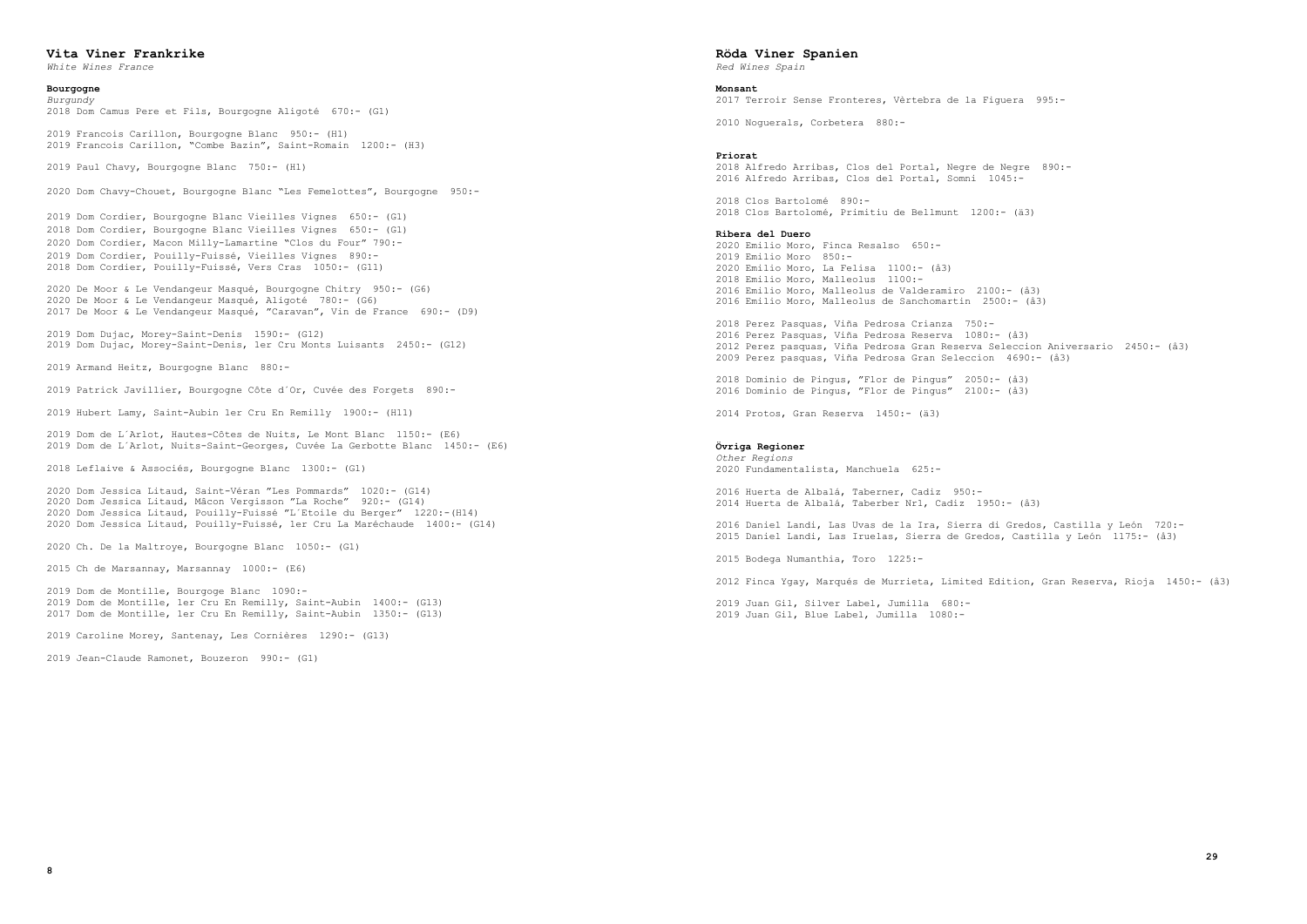# **Röda Viner Italien**

*Red Wines Italy*

# **Sicilien**

2018 Frank Cornelissen, Munjebel Rosso, Contrada Rampo Re, Etna 1350:- (å5)

2020 Arianna Occhipinti SP68, Vittoria 770:- 2015 Arianna Occhipinti, Grotte Alte 1500:- (O9)

#### **Veneto**

2018 Allegrini, Palazzo della Torre 690:- 2018 Allegrini, La Grola 790:- 2010 Allegrini, Amarane della Valpolicella Classico 2100:- (O12)

2019 Corte Sant Alda, Ca´Fiui, Valpolicella 850:- 2018 Corte Sant Alda, Campi Magri, Valpolicella Ripasso, Superiore 1050:- 2013 Corte Sant Alda, Valmezzane, Amarone della Valpolicella Classico 1920:-

2006 Masi, Campolongo di Torbe, Amarone della Valpolicella Classico 1995:- (N12)

#### **Abruzzo**

 Emidio Pepe, Montepulciano d´Abruzzo 3000:- (N1) Emidio Pepe, Montepulciano d´Abruzzo 3500:- (N1) Emidio Pepe, Montepulciano d´Abruzzo 4000:- (N1) Emidio Pepe, Montepulciano d´Abruzzo 4250:- (O1) Emidio Pepe, Montepulciano d´Abruzzo 4250:- (P1) Emidio Pepe, Montepulciano d´Abruzzo 5050:- (N2)

2020 Valle Reale, Montepulciano d´Abruzzo 740:-

#### **Puligny-Montrachet**

2019 Francois Carillon, "Les Ensegnieres" 1850:- (G2) 2017 Francois Carillon, "Les Enseigneres" 1900:- (G2) 2019 Francois Carillon, 1er Cru Les Folatières 2600:- (H2) 2019 Francois Carillon, 1er Cru Les Combettes 2700:- (H2)

2019 Jean-Louis Chavy, Puligny-Montrachet 1350:- (H14) Jean-Louis Chavy, 1er Cru Les Champs Gains 1700:- (G3) Jean-Louis Chavy, 1er Cru Les Champs Gains 1700:- (G3) Jean-Louis Chavy, 1er Cru Les Perrières 1700:- (G4) Jean-Louis Chavy, 1er Cru Les Perrières 1700:- (G4)

2019 Hubert Lamy, Puligny-Montrachet, Les Tremblots 1900:- (G3)

2018 Dom Leflaive, Puligny-Montrachet 2600:- (H5) 2018 Dom Leflaive, 1er Cru Les Pucelles 6250:- (G5) 2018 Dom Leflaive, 1er Cru Clavoillon 3900:- (H6)

2019 Dom Marc Morey, 1er Cru Les Pucelles 2590:- (G8)

2019 Jean-Claude Ramonet. 1er Cru Champs-Canet 4550:- (H4) 2018 Jean-Claude Ramonet. 1er Cru Champs-Canet 3800:- (H4)

2019 Etienne Sauzet, Puligny-Montrachet 1750:- (G9) 2015 Etienne Sauzet, 1er Cru Champ Canet 2500:- (H10) 2016 Etienne Sauzet, 1er Cru Hameau de Blagny 2300:- (H10) 2019 Etienne Sauzet, 1er Cru Les Champs Gain 2500:- (H9) 2019 Etienne Sauzet, 1er Cru Les Combettes 3600:- (G9) 2019 Etienne Sauzet, 1er Cru Les Perrières 2800:- (G10) 2015 Etienne Sauzet, 1er Cru Les Perrières 2500:- (G10)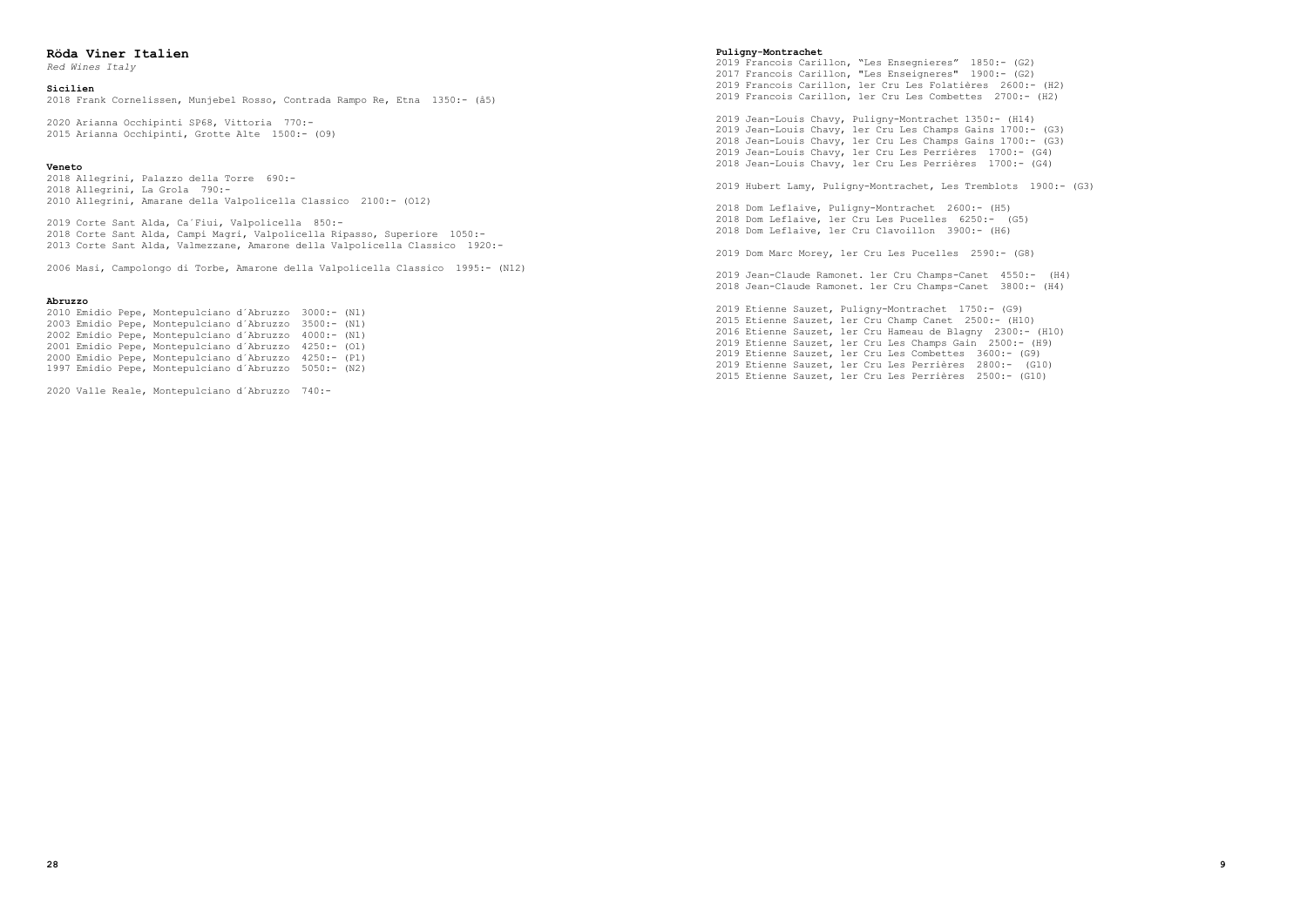# **Vita Viner Frankrike**

*White Wines France*

# **Meursault**

2019 Coche-Dury, Meursault 7900:- (F4) 2018 Coche-Dury, Meursault 7900:- (F4) 2017 Coche-Dury, Meursault 7900:- (F4)

2019 Dom Fabien Coche, Meursault Les Chevalieres 1650:- (D8) 2018 Dom Fabien Coche, Meursault Les Chevalieres 1650:- (E8) 2019 Dom Fabien Coche, Meursault Les Luchets 1650:- (E8) 2018 Dom Fabien Coche, Meursault Les Luchets 1650:- (F8)

2019 Patrick Javillier, Meursault 1500:- (E4) 2019 Patrick Javillier, Meursault, Les Tillets 1620:- (D4)

2000 Dom Comtes Lafon, 1er Cru Goutte d´Or 3900:- (D6) 1999 Dom Comtes Lafon, 1er Cru Goutte d´Or 3900:- (D6)

2019 Joseph Faiveley, Meursault 1500:- (F5)

2018 Arnaud Ente, Meursault, Magnum 9500:- (E5) 2017 Arnaud Ente, Meursault 4900:- (F5) 2018 Arnaud Ente, Meursault Clos de Ambres 6500:- (E5) 2017 Arnaud Ente, Meursault Clos de Ambres 6500:- (E5)

2019 Armand Heitz, Meursault La Barre 1450:- (E7) 2019 Armand Heitz, Meursault Gruyaches 1550:- (D7) 2019 Armand Heitz, Meursault 1er Cru Perrières 2700:- (E7)

2018 Dom Leflaive, 1er Cru Sous le dos d´Ane 3500:- (E4)

2019 Dom de Montille, Meursault "Saint-Christoph" 1820:- (E6)

2018 Remoissenet Père & Fils, Meursault Cuvee Maurice Chevalier 1700:- (E4)

2006 Dom Roulot, 1er Cru Les Perrières Magnum 10500:- (G14)

#### **Chassagne-Montrachet**

2019 Armand Heitz, 1er Cru Morgeot 1700:- (H12)

2020 Ch. de la Maltroye, Chassagne-Montrachet 1420:- (H7) 2020 Ch. de la Malrtoye, 1er Cru Les Chenevottes 1890:- (G7)

2019 Dom Paul Pillot, 1er Cru Clos Saint Jean 2400:- (H13) 2018 Dom Paul Pillot, 1er Cru Clos Saint Jean 2400:- (H13)

2019 J-L Ramonet, 1er Cru Morgeot 2900:- (H7)

#### **Barbaresco**

2018 Gaja, Barbaresco 4400:- (P3) 2016 Gaja, Barbaresco 3 Liter Jeroboam 17500:- (N14) 2016 Gaja, Sori Tildin 8400:- (O2) 2014 Gaja, Costa Russi 8000:- (N2) 2013 Gaja, Costa Russi 8000:- (N2) 2014 Gaja, Sori San Lorenzo 8000:- (O2)

2018 Giuseppe Cortese, Barbaresco 1120:- (P3) 2013 Giuseppe Cortese, Rabaja Riserva 3750:- (N3) 2011 Giuseppe Cortese, Rabaja Riserva 3600:- (N3) 2008 Giuseppe Cortese, Rabaja Riserva 3300:- (O3) 2006 Giuseppe Cortese, Rabaja Riserva 4050:- (O3) 2004 Giuseppe Cortese, Rabaja Riserva 4050:- (O3) 2001 Giuseppe Cortese, Rabaja Riserva 4050:- (P3)

2017 Rizzi, Barbaresco 1050:-

 Roagna, Albesani 2950:- (N7) Roagna, Albesani 2650:- (O6) Roagna, Gallina 2650:- (O6) Roagna, Pajé 3150:- (N7) Roagna, Pajé Vecchie Viti 3700:- (N6)

2017 Sottimano, Pajoré 1800:- (P9)

# **Toscana**

2019 Marchesi Antinori, Peppoli, Chianti Classico 680:- 2019 Marchesi Antinori, Chianti Classico Riserva 945:- 2018 Marchesi Antinori, Tignanello 2490:- (N9)

2011 Biondi-Santi Tenuta Greppo, Brunello di Montalcino Riserva 7695:- (N9)

2018 Podere Le Boncie, "Cinque" 850:- 2018 Podere Le Boncie "Trame" 1200:- (O13) 2018 Podere Le Boncie "Trame", Magnum 2400:- (P14)

2017 Fontodi, Filetta di Lamole, Chianti Classico 1050:- 2017 Fontodi, Chianti Classico, Vigna del Sorbo, Gran Selezione 1850:- (P12) 2014 Fontodi, Chianti Classico, Vigna del Sorbo, Gran Selezione 1450:- (P12) 2018 Fontodi, Flaccianello della Pieve 2800:- (P12)

2019 Gaja, Ca´Marcanda Promis 1200:-

2008 La Fiorita, Brunello di Montalcino 1550:- (O10) 2016 La Fiorita, Brunello di Montalcono, Fiore di NO 2800:- (P10)

2017 Montevertine, Pian del Ciampolo 1150:-

2019 Riecine, Chianti Classico 790:- 2018 Riecine di Riecine 1450:-

2016 Podere Le Ripi, Sogni e Follia, Rosso di Montalcino 890:- 2017 Podere Le Ripi, Cielo d´Ulisse, Brunello di Montalcino 1550:- 2017 Podere Le Ripi, Amore e Magia, Brunello di Montalcino 1950:- (P13) 2016 Podere Le Ripi, `Lupi e Sirene` Brunello di Montalcino Riserva 2500:- (P13)

2016 Castello Romitorio, Brunello di Montalcino 1550:- (O3) 2015 Castello Romitorio, Brunello di Montalcino 1500:- (P3)

2019 Tenuta San Guido, Le Difese 950:- (N8) 2019 Tenuta San Guido, Guidalberto 1350:- (O8) 2008 Tenuta San Guido, Guidalberto 1690:- (O8) 2018 Tenuta San Guido, Sassicaia 4700:- (P7)

```
 27
```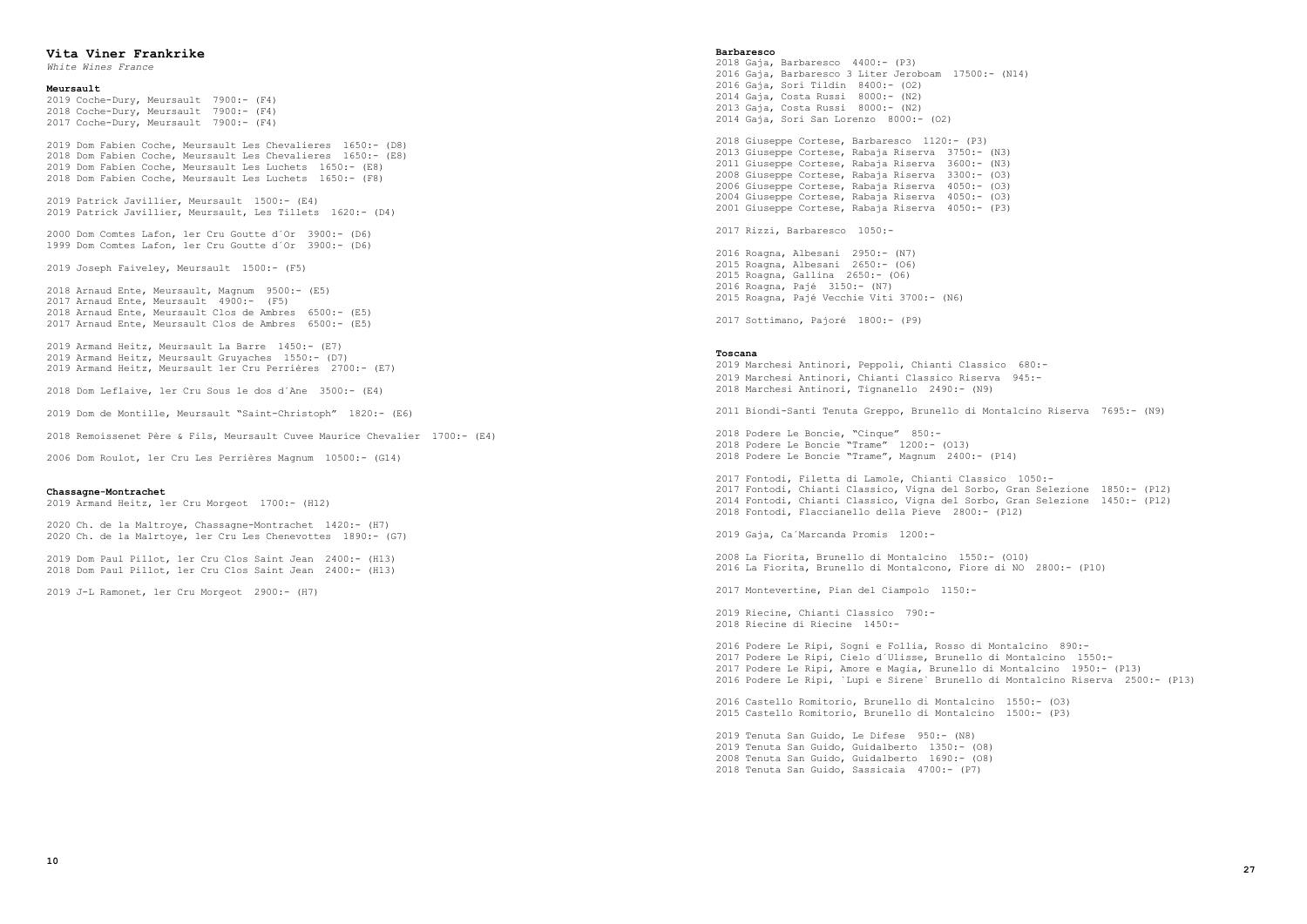# **Röda Viner Italien**

*Red Wines Italy*

#### **Piemonte**

2020 Elio Altare, Langhe Nebbiolo 850:-

2019 Ceretto, Nebbiolo d´Alba 875:-

2019 Gaja, Sito Moresco, Langhe Rosso 1520:-

2019 Giuseppe Cortese, Langhe Nebbiolo 820:- 2017 Giuseppe Cortese, "Morassina", Barbera d´Alba 760:-

2019 Massolino, Langhe Nebbiolo 840:-

2019 Rizzi, Langhe Nebbiolo 810:-

2019 Vietti, Perbacco, Langhe Nebbiolo 850:-

#### **Barolo**

2015 Brovia, Villero Magnum 4400:- (L14)

2004 Giuseppe Cappellano, Pié Franco 7890:- (P13)

2017 Giovanni Canonia, Grinzane 1500:- (O11) 2017 Giovanni Canonia, Paiagallo 1600:- (O11)

2018 Cordero di Montezemolo, Barolo Monfaletto 1190:- (N13) 2017 Cordero di Montezemolo, Barolo Monfaletto 1190:- (N13)

2017 Gaja, Dagromis 2050:- (O1) 2015 Gaja, Dagromis 5 Liter 11000:- (P13) 2015 Gaja, Conteisa 4300:- (P10)

 Barale Fratelli, Barolo 1250:- Barale Fratelli, Barolo, Magnum 2600:- Barale Fratelli, Bussia Riserva 2150:- (O9) Barale Fratelli, Cannubi Riserva 3900:- (P9)

2017 Massolino, Barolo 1100:-

2017 Oddero, Rocche di Castiglione 2200:- (O3) 2017 Oddero, Villero 1950:- (N3)

2008 Parusso, Bussia 3850:- (N5) 2004 Parusso, Bussia 3650:- (N5) 2001 Parusso, Bussia 4050:- (N5) 2006 Parusso, Bussia Riserva 4300:- (O5)

2016 Roagna, Pira 3150:- (P5) 2016 Roagna, Pira Vecchie Viti 5200:- (N7) 2015 Roagna, Pira Vecchie Viti 4400:- (N6) 2006 Roagna, Pira Riserva (O7) 13150:- 2012 Roberto Voerzio, Cerequio 4650:- (N10) 2017 Vietti, Brunate 4300:- (O7) 2017 Vietti, Lazzarito 4300:- (O7)

```
- (F3)
: - (F3): - (F3)- (F3)
2500:- (E3)00:- (E3)950 := (E3)30:- (D3)700:- (D3)150:- (D3)
```
**Bourgogne Grand Cru**

*Burgundy Grand Cru* 2017 Dom de la Romanée-Conti, Montrachet 59000:- (ö1)

 Dom Leflaive, Batard-Montrachet 12200:- (D5) Dom Leflaive, Batard-Montrachet 11900:- (D5) 2016 Dom Leflaive, Batard-Montrachet 11000:- (D5) Dom Leflaive, Chevalier-Montrachet 15600:- (E5) Dom Leflaive, Chevalier-Montrachet 14700:- (E5) 2016 Dom Leflaive, Chevalier-Montrachet 11900:- (E5)

2019 Dom de Montille, Corton-Charlemange 3450:- (F2)

2019 J-C Ramonet, Bienvenues Batard-Montrachet 15500:- (F2)

2018 Jean-Marc Roulot, Corton-Charlemange 5500:- (D4)

|  |  | 2019 Etienne Sauzet, Batard-Montrachet 9700:- (F3)    |  |  |  |
|--|--|-------------------------------------------------------|--|--|--|
|  |  | 2017 Etienne Sauzet, Batard-Montrachet 8900:- (F3)    |  |  |  |
|  |  | 2016 Etienne Sauzet, Batard-Montrachet 7750:- (F3)    |  |  |  |
|  |  | 2015 Etienne Sauzet, Batard-Montrachet 6600:- (F3)    |  |  |  |
|  |  | 2019 Etienne Sauzet, Chevalier-Montrachet 12500:- (E3 |  |  |  |
|  |  | 2016 Etienne Sauzet, Chevalier-Montrachet 9700:- (E3) |  |  |  |
|  |  | 2015 Etienne Sauzet, Chevalier-Montrachet 8950:- (E3) |  |  |  |
|  |  | 2014 Etienne Sauzet, Chevalier-Montrachet 6850:- (D3) |  |  |  |
|  |  | 2013 Etienne Sauzet, Chevalier-Montrachet 5700:- (D3) |  |  |  |
|  |  | 2012 Etienne Sauzet, Chevalier-Montrachet 6450:- (D3) |  |  |  |
|  |  | 2011 Etienne Sauzet, Chevalier-Montrachet 4900:- (D3) |  |  |  |
|  |  | 2019 Etienne Sauzet, Montrachet 15600:- (E2)          |  |  |  |
|  |  | 2017 Etienne Sauzet, Montrachet 13900:- (E2)          |  |  |  |
|  |  | 2016 Etienne Sauzet, Montrachet 12600:- (E2)          |  |  |  |
|  |  | 2015 Etienne Sauzet, Montrachet 11550:- (E2)          |  |  |  |
|  |  | 2014 Etienne Sauzet, Montrachet 9450:- (D2)           |  |  |  |
|  |  | 2013 Etienne Sauzet, Montrachet 8700:- (D2)           |  |  |  |
|  |  | 2012 Etienne Sauzet, Montrachet 9950:- (D2)           |  |  |  |
|  |  | 2010 Etienne Sauzet, Montrachet 9700:- (D2)           |  |  |  |
|  |  |                                                       |  |  |  |

 **11**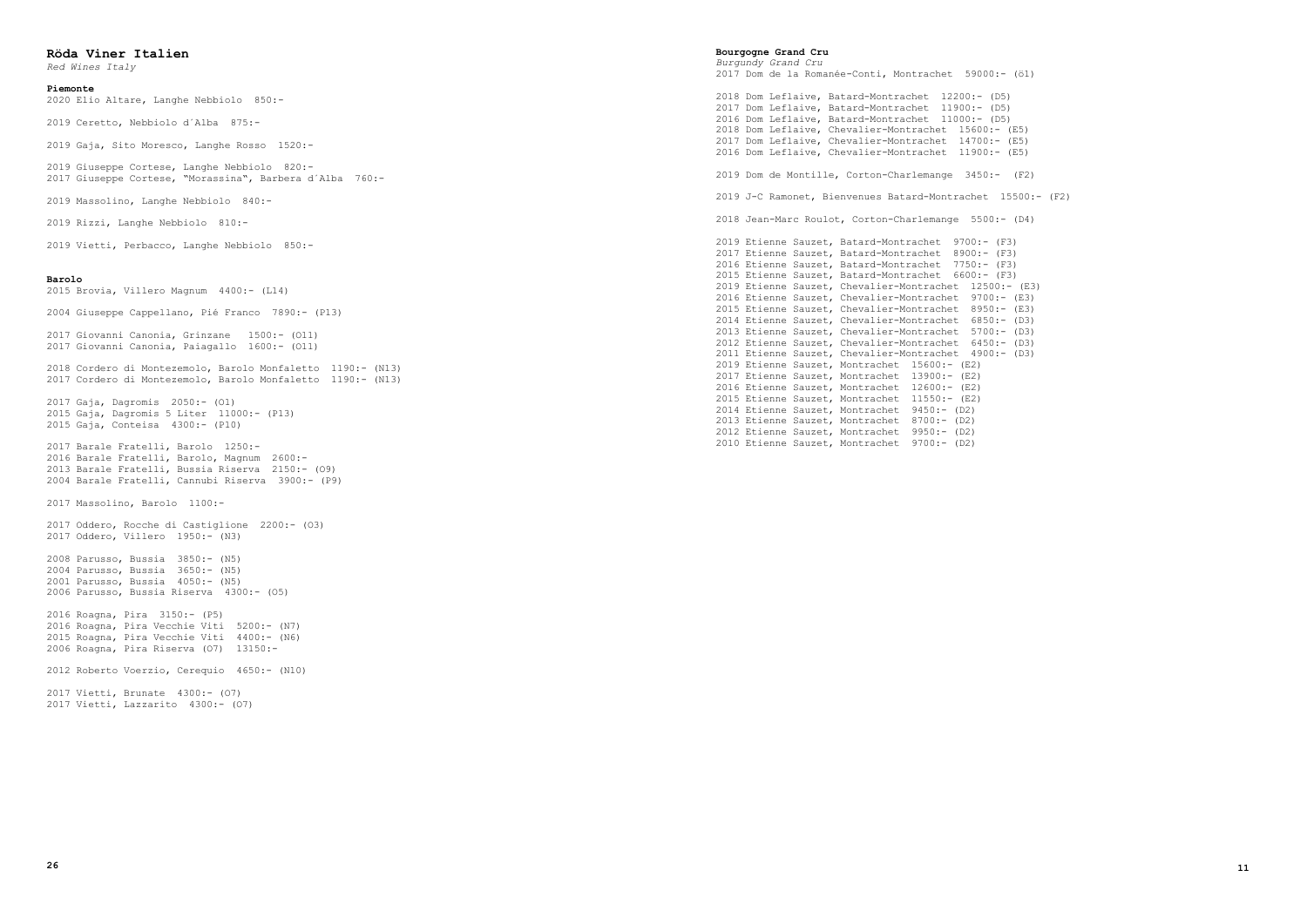# **Vita Viner Tyskland**

*White Wines Germany*

#### **Rheingau**

2020 Georg Breuer, Sauvage Riesling 500:- 2019 Georg Breuer, Terra Montosa Riesling 800:- 2019 Georg Breuer, Phaffenwies 1450:- (å2) 2019 Georg Breuer, Nonnenberg 1700:- (å2) 2018 Georg Breuer, Nonnenberg 1600:- (å2) 2019 Georg Breuer, Berg Rottland 1600:- (å2) 2013 Georg Breuer, Berg Roseneck 1750:- (å1) 2019 Georg Breuer, Berg Schlossberg 2050:- (å2)

2020 Eva Fricke, Rheingau Riesling 850:- 2020 Eva Fricke, Kiedricher Riesling 1020:- (å1)

2020 August Kesseler, Riesling Trocken 610:- 2020 August Kesseler, Lorch Riesling 850:-

#### **Mosel**

2018 Hofgut Falkenstein, Krettnacher Euchariusberg Riesling Kabinett 800:-

2020 Weingut Knebelbrüder, Riesling 625:-

2020 Egon Müller, Scharzhof Riesling 1400:- (å4) 2018 Egon Müller, Scharzhof Riesling 1350:- (å4) 2018 Egon Müller, Scharzhof Riesling, Magnum 2800:- (G15) 2020 Egon Müller, Wiltinger Braune Kupp, Riesling Spätlese 3100:- (å5) 2018 Egon Müller, Scharzhofberger Riesling Spätlese 3600:- (å4) 2016 Egon Müller, Scharzhofberger Riesling Spätlese 3100:- (å4) 2014 Egon Müller, Scharzhofberger Riesling Spätlese 2750:- (å4) 2010 Egon Müller, Scharzhofberger Riesling Spätlese 2500:- (å4) 2014 Egon Müller, Scharzhofberger Riesling Auslese (37,5cl) 3800:- (å4) 2011 Egon Müller, Scharzhofberger Riesling Auslese 4450:- (å4) 2010 Egon Müller, Scharzhofberger Riesling Auslese 3900:- (å4) 2009 Egon Müller, Scharzhofberger Riesling Auslese 3900:- (å4) 2008 Egon Müller, Scharzhofberger Riesling Auslese 3900:- (å4)

2018 Joh. Jos. Prüm. Wehlener Sonnenuhr, Kabinett 790:- 2010 Joh. Jos. Prüm, Graacher Himmelreich, Spätlese 1020:- (ä2) 2009 Joh. Jos. Prüm, Graacher Himmelreich, Auslese 1200:- (ä2)

#### **Rheinhessen**

2017 Weingut Wechsler, Morstein Riesling 1050:- (ä2) 2017 Weingut Wechsler, Kirchspiel Riesling 895:- (ä2)

2020 Wittmann, 100 Hills Riesling 500:- 2020 Weingut Wittmann, Westhofener Riesling 820:- 2018 Weingut Wittmann, Kirchspiel Riesling GG 1400:- (å1) 2017 Weingut Wittmann, Kirchspiel Riesling GG 1400:- (å1) 2018 Weingut Wittmann, Morstein Riesling GG 1700:- (å1) 2017 Weingut Wittmann, Morstein Riesling GG 1620:- (å1)

#### **Rhône & Süd de la France**

2019 Dom du Pegau, Cuvée Réservée, Châteauneuf-du-Pape 1500:- (M4) 2015 Dom du Pegau, Cuvée Réservée, Châteauneuf-du-Pape 1900:- (TG) 2015 Dom du Pegau, Cuvée Da Capo, Châteauneuf-du-Pape 6050:- (L4)

2016 Château Mont Redon, Châteauneuf-du-Pape 990:- 2016 Château Mont Redon, Châteauneuf-du-Pape, Magnum 1980:-

2012 Rotem & Mounir Saouma, Arioso, Châteauneuf-du-Pape 3250:- (M3)

2019 Dom des Saumades, Châteauneuf-du-Pape 990:-

2018 Hervé Souhaut, Syrah, VdP d´Oc 850:- 2016 Hervé Souhaut, Clos des Cessieux, Saint Joseph 1150:- (L8) 2020 Hervé Souhaut, Sainte Epine, Saint Joseph 1390:- (M8)

 Éric Texier, Chat Fou, Côtes du Rhône 600:- Éric Texier, St Julien en St Alban, Côtes du Rhône 1050:- (L1) 2018 Éric Texier, Châteauneuf-du-Pape, Vieilles Vignes 1550:- (L3) Éric Texier, Châteauneuf-du-Pape, Vieilles Vignes 1550:- (L3)

2018 Dom de Trévallon, Bouches-du-Rhône 1700:- (M1) 2011 Dom de Trévallon, Bouches-du-Rhône 2700:- (M1)

2019 Dom du Vieux Télégraphe "Télégramme", Châteauneuf-du-Pape 1600:- (M11) 2018 Dom du Vieux Télégraphe, La Crau "Télégraphe", Châteauneuf-du-Pape 1900:- (L11)

2019 Xavier Vignon, Gigondas 920:- 2016 Xavier Vignon, "Cuvée Anonyme", Châteauneuf-du-Pape, 1250:-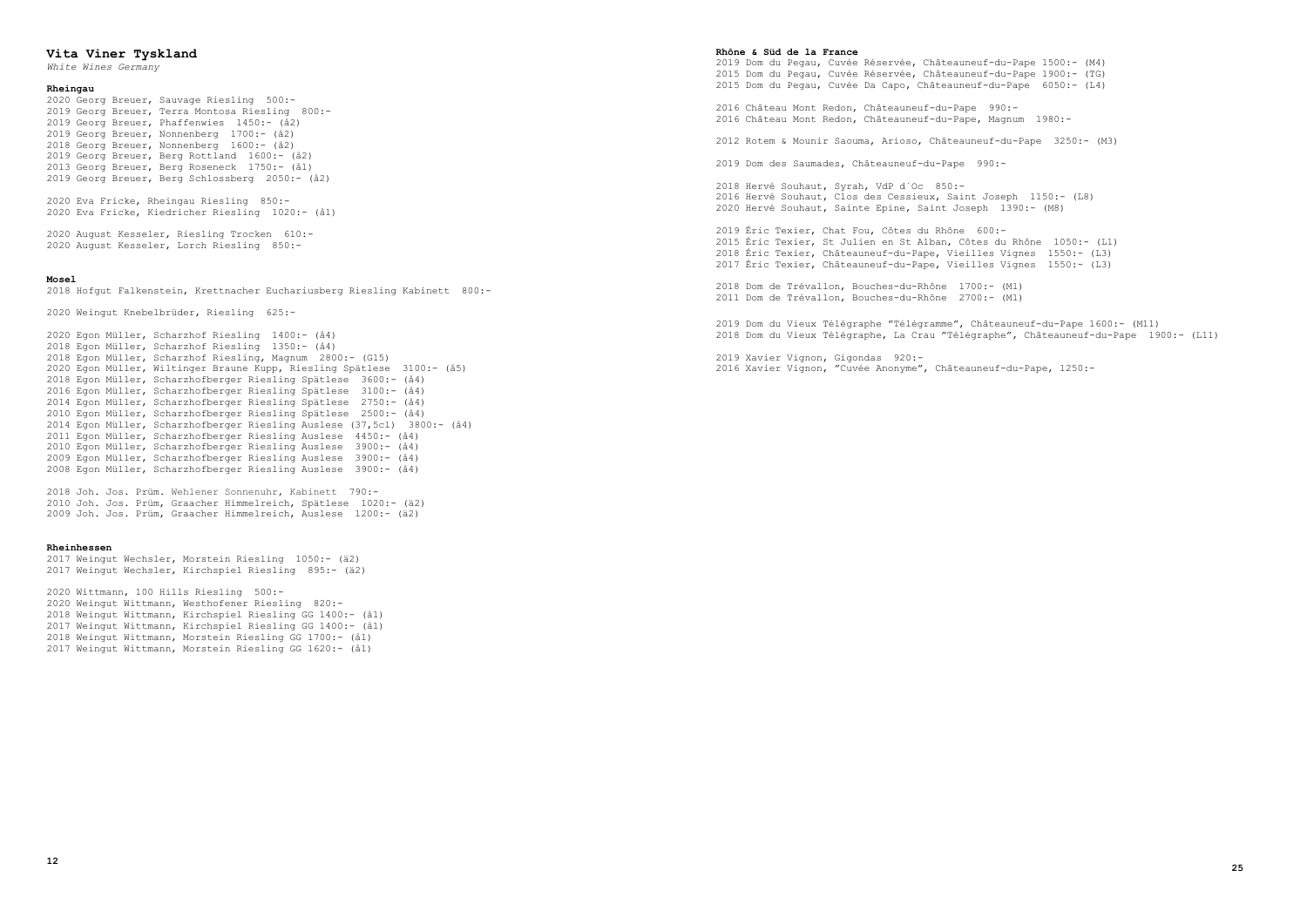**Jura**

2020 Les Bottes Rouges, "Tôt ou Tard" Ploussard, Arbois 1025:- (å5) 2020 Les Bottes Rouges, "La Pepée" Pinot Noir, Arbois 1060:- (å5) 2019 Les Bottes Rouges, "Gibus" Trousseau, Arbois 1100:- (å5) 2018 Les Bottes Rouges, "Boomerang" Ploussard/Trousseau, Vin de France 1025:-(å5)

2019 Dom Labet, Les Varrons, Pinot Noir 1100:- (ä5) 2019 Dom Labet, La Reine, Gamay 1050:- (ä5)

 Dom des Marnes Blanches, Poulsard, Côtes du Jura 900:- (å5) Dom des Marnes Blanches, Trousseau, Côtes du Jura 1020:- (ä5) Dom des Marnes Blanches, Trousseau, Côtes du Jura, Magnum 1790:- (ä5) Dom des Marnes Blanches, Trousseau, Côtes du Jura, Magnum 1650:- (ä5)

2018 Dom de Saint Pierre, Petit Curonlet Ploussard, Arbios 980:- (ä5) 2018 Dom de Saint Pierre, Les Gaudrettes, Pinot Noir, Arbois 995:-(ä5) 2018 Dom de Saint Pierre, Saint Pierre, Pinot Noir, Arbois 1045:- (ä5)

# **Loire**

2012 Claude Courtois, Les Cailloux du Paradis, Racines, Touraine 1045:- (M5)

2015 Dom Vacheron, Sancerre Rouge "Belle Dame", Sancerre 1350:- (L1)

# **Rhône & Süd de la France**

2018 Jean-Louis Chave, Mon Coeur, Côtes du Rhône 550:- 2018 Dom Jean-Louis Chave, Clos Florentin, Saint Joseph (M5) 2017 Dom Jean-Louis Chave, Sélection Farconnet, Hermitage 1250:- (M1)

2018 M. Chapoutier, Les Granits, Saint-Joseph 1700:- (M8) 2018 M. Chapoutier, Croix de Bois, Chateauneuf-du-Pape 1800:- (M9) 2018 M. Chapoutier, Neve, Côte-Rôtie 3600:- (L8)

2020 A. Clape, Le Vin des Amis, Vin de France 1020:- (M5) 2020 Dom A. Clape, Côtes du Rhône 1250:- (M5) 2019 Dom A. Clape, Cornas Renaissance 1750:- (L5) 2019 Dom A. Clape, Cornas 2400:- (L5)

2019 Jean-Luc Colombo, "Les Petites Abeilles" Vin de France 480:- 2019 Jean-Luc Colombo, Les Fuées Brunes, Crozes-Hermitage 695:- 2018 Jean-Luc Colombo, Les Lauves, Saint-Joseph 725:- 2019 Jean-Luc Colombo, Les Ruchest, Cornas 1550:- (L10)

2020 Dom de Cristia, Côtes du Rhône 540:-

2018 Dom De Moor & Le Vendangeur Masqué, Carigalinot Le Vendangeur Masqué 750:- (M6)

2019 Dom Yves et Mathilde Gangloff, Saint-Joseph 1350:- (M6) 2019 Dom Yves et Mathilde Gangloff, La Barbarine, Côte Rotie 1950:- (L6)

2019 Pierre Gonon, Les Iles Feray, Vin de Pays de L´Ardèche 1130:- (L7) 2019 Pierre Gonon, Saint Joseph 1390:- (M7)

2018 Delas, Dom des Grands Chemins, Crozes-Hermitage 950:- (L8)

2018 Dom de la Grange de Pères, Languedoc 1800:- (M10) 2017 Dom de la Grange de Pères, Languedoc 1900:- (L10)

2019 Dom de la Graveirette, Châteauneuf-du-Pape 1020:-

2010 E Guigal, Ermitage Ex Voto, Hermitage 5700:- (M2)

2015 Dom Stéphane Ogier, La Rosine 900:- 2013 Dom Stéphane Ogier, La Rosine 850:- (L2) 2013 Dom Stéphane Ogier, Ampius, Belle Hélène, Côte Rotie 4900:- (M2)

# **Vita Viner Österrike**

*White Wines Austria*

#### **Wachau**

2018 Weingut Knoll, Ried Kreütles, Loibner Grüner Veltliner Federspiel 1075:- (å2) 2018 Weingut Knoll, Ried Kreütles, Loibner Grüner Veltliner Smaragd 1200:- (å2) 2018 Weingut Knoll, Ried Schütt Loibner Grüner Veltliner Smaragd 1300:- (å4

2018 Fx Pichler, Loibner Grüner Veltliner Federspiel 950:- (ä3 2018 Fx Pichler, Ried Klostersatz Grüner Veltliner Federspiel 990:- (ä3) 2018 Fx Pichler, Ried Loibenberg Grüner Veltliner Smaragd 1390:- (ä3)

### **Niederösterreich**

2020 Weingut Bründelmayer, Grüner Veltliner L&T 580:-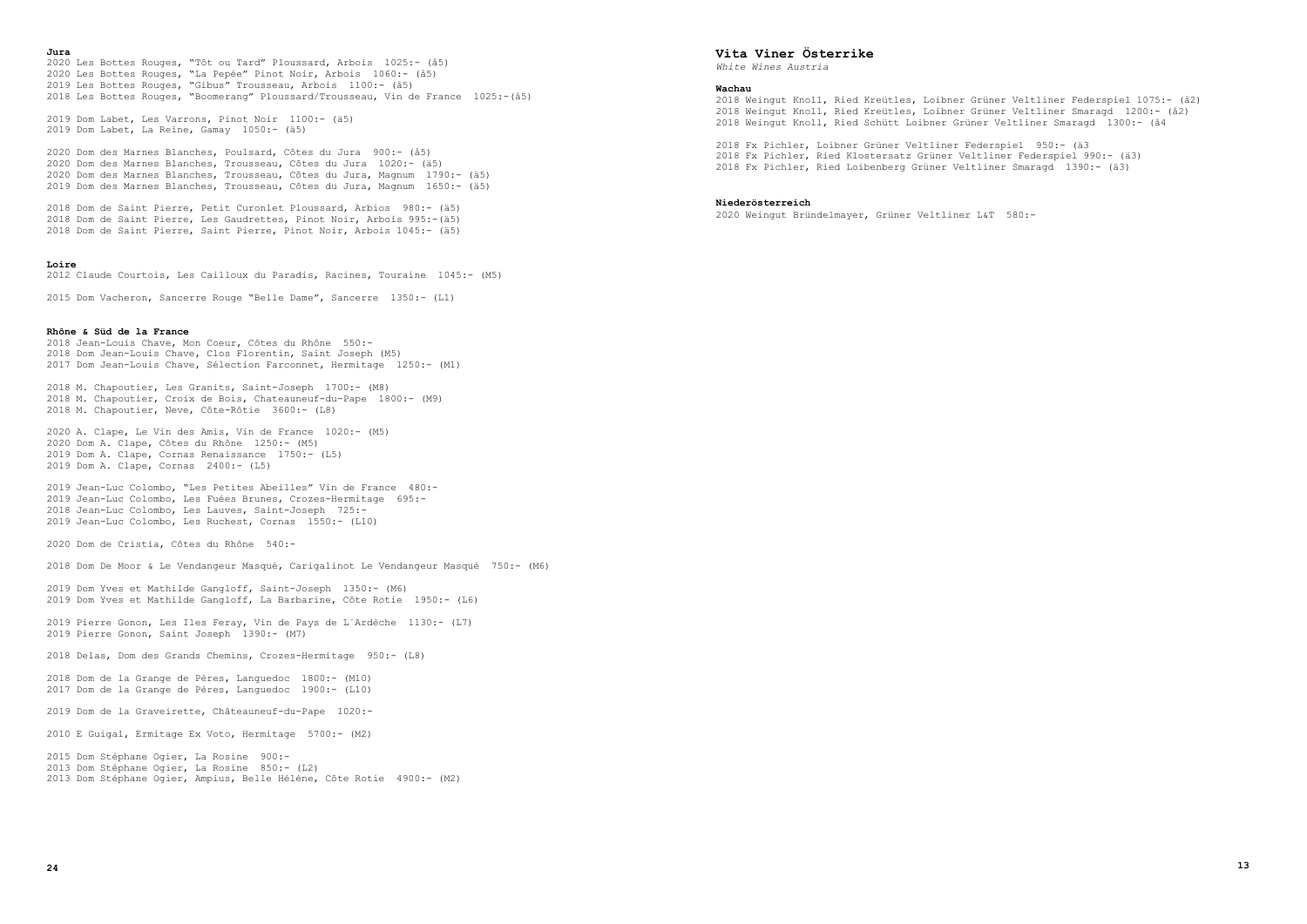# **Vita Viner Övriga Europa & världen**

*White Wines the rest of Eutope & the world*

# **Australien**

*Australia* 2020 By farr, Chardonnay, Victoria 1390:- (B1) 2019 By farr, Chardonnay, Victoria 1390:- (B1)

2019 Giant Steps, Chardonnay, Yarra Valley 640:-

#### **Italien** *Italy*

2019 Frank Cornellisen, Munjebel Bianco, Etna 1000:- (ä1) 2018 Frank Cornellisen, Munjebel Bianco, Etna 1000:- (ä1)

2020 Gaja, Idda Bianco, Sicilien 1120:-

2019 Roagna, Montemarzino Derthona Bianco, Piemonte 2800:- (ä1) 2019 Roagna, Solea Langhe Bianco, Piemonte 2050:- (ä1)

2020 Vino di Anna, Palmentino Bianco, Etna 750:- (**orange**)(ä1)

# **Nya Zeeland**

*New Zealand* 2020 Cloudy Bay, Sauvignon Blanc, Marlborough 920:-

2020 Clos Henri, Petit Clos, Sauvignon Blanc 560:-

2019 Nautilus, Sauvignon Blanc, Marlborough 660:-

#### **Portugal**

2020 Soalheiro, Alvarinho "Granit", Vinho Verde, Monção e Melgaço 600:- (ä1)

#### **Spanien** *Spain*

2017 Albet i Noya, Petit Albet Blanc, Penedès 490:-

2020 Palacio de Fefiñanes, Albariño, Rias Baixas 690:- 2018 Palacio de Fefiñanes, Albariño III Anos, Rias Baixas 1020:-

2017 La Tapada, Guitan Godello Fernentado en Barrica, Valdeorras 720:-

2020 Leirana, Forjas del Salnés, Albariño, Rias Baixas 680:-

2020 Rezabal, "Arri", Txakoli, Getariako Txakolina, Baskien 640:- 2018 Rezabal, Txacoli, Getariako Txakolina, Baskien 495:-

# **Sydafrika**

*South Africa* 2020 Crystallum, Ferrum Chardonnay, Shaw´s Mountain, Overberg 1100:- (A3)

2020 Testalonga, Baby Bandito "Stay Brave", Chenin Blanc, Swartland (**orange**) 700:- (LB)

# **Ungern**

*Hungary* 2015 Dom Kiralyudvar, Tokaji Furmint Sec 725:- (ä1)

2018 Gizella-Pince, Tokaj Furmint Sec 660:- (å1) 2018 Gizella-Pince, Barat, Tokaji Harslevelu 660:- (ä1)

#### **Bourgogne, Grand Cru**

*Burgundy, Grand Cru* 2017 Dom Armand Rousseau, Charmes-Chambertin 8900:- (Gr.C10) 2016 Dom Armand Rousseau, Charmes-Chambertin 8100:- (Gr.C10) 2014 Dom Armand Rousseau, Charmes-Chambertin 6750:- (Gr.C10) 2017 Dom Armand Rousseau, Mazy Chambertin 11900:- (Gr.C7) 2016 Dom Armand Rousseau, Mazy Chambertin 9150:- (Gr.C7) 2014 Dom Armand Rousseau, Mazy Chambertin 9200:- (Gr.C7) 2013 Dom Armand Rousseau, Mazy Chambertin 8900:- (Gr.C7) 2012 Dom Armand Rousseau, Mazy Chambertin 9200:- (Gr.C7) 2017 Dom Armand Rousseau, Chambertin 20900:- (Gr.C9) 2016 Dom Armand Rousseau, Chambertin 19500:- (Gr.C9) 2015 Dom Armand Rousseau, Chambertin 18000:- (Gr.C8) 2014 Dom Armand Rousseau, Chambertin 16100:- (Gr.C8) 2013 Dom Armand Rousseau, Chambertin 15900:- (Gr.C8) 2012 Dom Armand Rousseau, Chambertin 16100:- (Gr.C8)

2017 Dom Trapet, Chapelle- Chambertin 4895:- (Gr.C1) 2017 Dom Trapet, Latricieres- Chambertin 4895:- (Gr.C1)

2015 Comte Georges de Vogüe, Musigny Vieilles Vignes 17000:- (Gr.C3) 2015 Comte Georges de Vogüe, Bonnes Mares 12000:- (Gr.C3) 1996 Comte Georges de Vogüe, Bonnes Mares 14900:- (Gr.C3) 1990 Comte Georges de Vogüe, Bonnes Mares 14900:- (Gr.C3)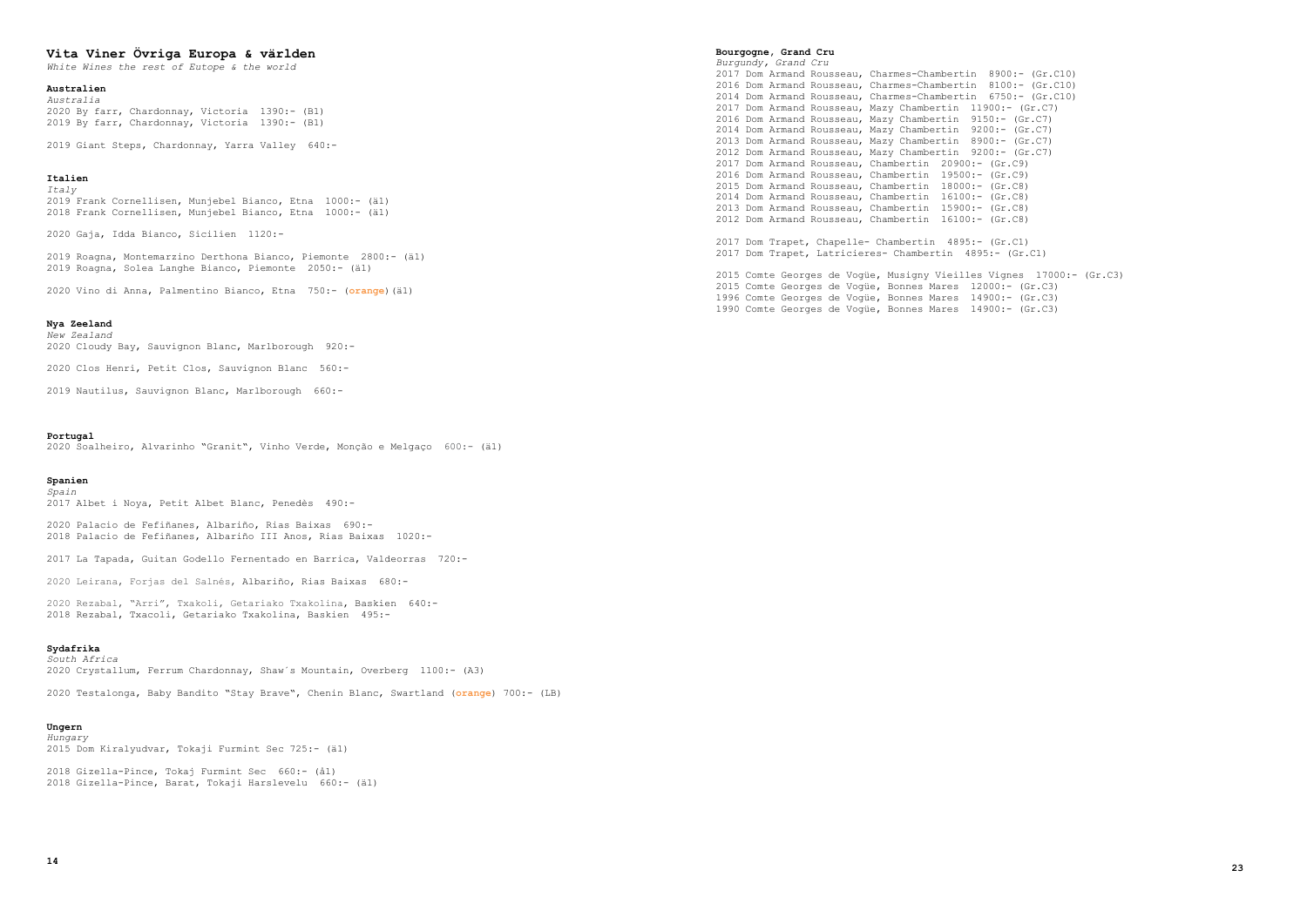# **Röda Viner Frankrike**

**Bourgogne, Grand Cru** *Burgundy, Grand Cru* 2019 Dom Dujac, Charmes Chambertin 4800:- (Gr.C1) 2018 Dom Dujac, Clos de la Roche 6450:- (Gr.C1) 2019 Jean-Marie Fourrier, Bonnes Mares 10000:- (Gr.C2) 2017 Jean-Marie Fourrier, Bonnes Mares 9500:- (Gr.C2) 2019 Jean-Marie Fourrier, Chambertin 10100:- (Gr.C2) 2014 Jean-Marie Fourrier, Chambertin 10000:- (Gr.C2 2014 Jean-Marie Fourrier, Chambertin Clos de Bèze 9000:- (Gr.C2) 2014 Jean-Marie Fourrier, Clos Vougeot 4100:- (Gr.C2) 2014 Jean-Marie Fourrier, Latricières-Chambertin 5500:- (Gr.C2) 2014 Jean-Marie Fourrier, Échézeaux 4500:- (Gr.C2) 2017 Robert Groffier, Bonnes Mares 6100:- (Gr.C5) 2016 Robert Groffier, Bonnes Mares 5800:- (Gr.C9) 2015 Robert Groffier, Bonnes Mares 5800:- (Gr.C4) 2014 Robert Groffier, Bonnes Mares 5500:- (Gr.C4) 2013 Robert Groffier, Bonnes Mares 5400:- (Gr.C4) 2012 Robert Groffier, Bonnes Mares 5500:- (Gr.C5) 2016 Robert Groffier, Chambertin Clos de Bèze 6200:- (Gr.C6) 2015 Robert Groffier, Chambertin Clos de Bèze 6000:- (Gr.C5) 2014 Robert Groffier, Chambertin Clos de Bèze 5800:- (Gr.C5) 2013 Robert Groffier, Chambertin Clos de Bèze 5700:- (Gr.C6) 2018 Moron-Garcia, Corton 2500:- (Gr.C1) 2014 Dom Anne Gros, Richebourg 7300:- (Gr.C3) 2017 J-F Mugnier, Bonnes Mares 10500:- (Gr.C11) 2015 J-F Mugnier, Bonnes Mares 10200:- (Gr.C11) 2014 J-F Mugnier, Bonnes Mares 9800:- (Gr.C11) 2018 Dom de la Romanée-Conti, Grands Échézeaux 20000:- (ö5) 2017 Dom de la Romanée-Conti, Grands Échézeaux 20000:- (ö5) 2014 Dom de la Romanée-Conti, Grands Échézeaux 17500:- (ö5) 2013 Dom de la Romanée-Conti, Grands Échézeaux 17500:- (ö5) 2018 Dom de la Romanée-Conti, Richebourg 35000:- (ö4) 2016 Dom de la Romanée-Conti, Richebourg 30000:- (ö4) 2014 Dom de la Romanée-Conti, Richebourg 25000:- (ö4) 2018 Dom de la Romanée-Conti, Romanée Saint Vivant, Magnum 60000:- (ö1) 2017 Dom de la Romanée-Conti, Romanée Saint Vivant 30000:- (ö6) 2016 Dom de la Romanée-Conti, Romanée Saint Vivant 30000:- (ö6) 2015 Dom de la Romanée-Conti, Romanée Saint Vivant 30000:- (ö6) 2014 Dom de la Romanée-Conti, Romanée Saint Vivant 25000:- (ö6) 2013 Dom de la Romanée-Conti, Romanée Saint Vivant 25000:- (ö6) 2012 Dom de la Romanée-Conti, Romanée Saint Vivant 30000:- (ö7) 2011 Dom de la Romanée-Conti, Romanée Saint Vivant 25000:- (ö7) 2018 Dom de la Romanée-Conti, La Tâche 45000:- (ö2) 2017 Dom de la Romanée-Conti, La Tâche 40000:- (ö3) 2017 Dom de la Romanée-Conti, La Tâche Magnum 80000:- (ö1) 2016 Dom de la Romanée-Conti, La Tâche 40000:- (ö3) 2015 Dom de la Romanée-Conti, La Tâche 45000:- (ö3) 2018 Dom de la Romanée-Conti, Romanée-Conti 150000:- (Ö1) 2017 Dom de la Romanée-Conti, Romanée-Conti 150000:- (Ö1) 2016 Dom de la Romanée-Conti, Romanée-Conti 125000:- (ö1) 2014 Dom de la Romanée-Conti, Romanée-Conti 120000:- (ö1) 2012 Dom de la Romanée-Conti, Romanée-Conti 150000:- (ö1)

# **Vita Viner USA**

*White Wines USA*

2016 Ashes & Diamonds, Blanc N°2, Napa Valley 1100:- (A2)

2018 Black Stallion, Poseidon Vineyard Chardonnay, Los Carneros 1090:- (A1)

```
2019 Bread & Butter, Chardonnay, Kalifornien 630:- vi 120-----------------159 systemet
```
2018 Calera, Chardonnay, Central Coast 850:- 2018 Calera, Mount Harlan Chardonnay, Central Coast 1390:- (C1)

2018 Darioush, Cardonnay, Napa Valley 1350:- (B1)

2019 Kistler, Les Noisetiers Chardonnay, Sonoma Coast 2045:- (C1)

2019 Kongsgaard, Chardonnay, Napa Valley 2600:- (A2) 2019 Kongsgaard, The Judge, Chardonnay, Napa Valley 5200:- (A2)

2018 Kutch, Chardonnay, Sonoma Coast 1350:- (A1)

2017 Saxum Vineyards, James Barry, Paso Robles 2750:- (C2)

2019 Tyler, Chardonnay, Santa Barbara ------------------------------------------------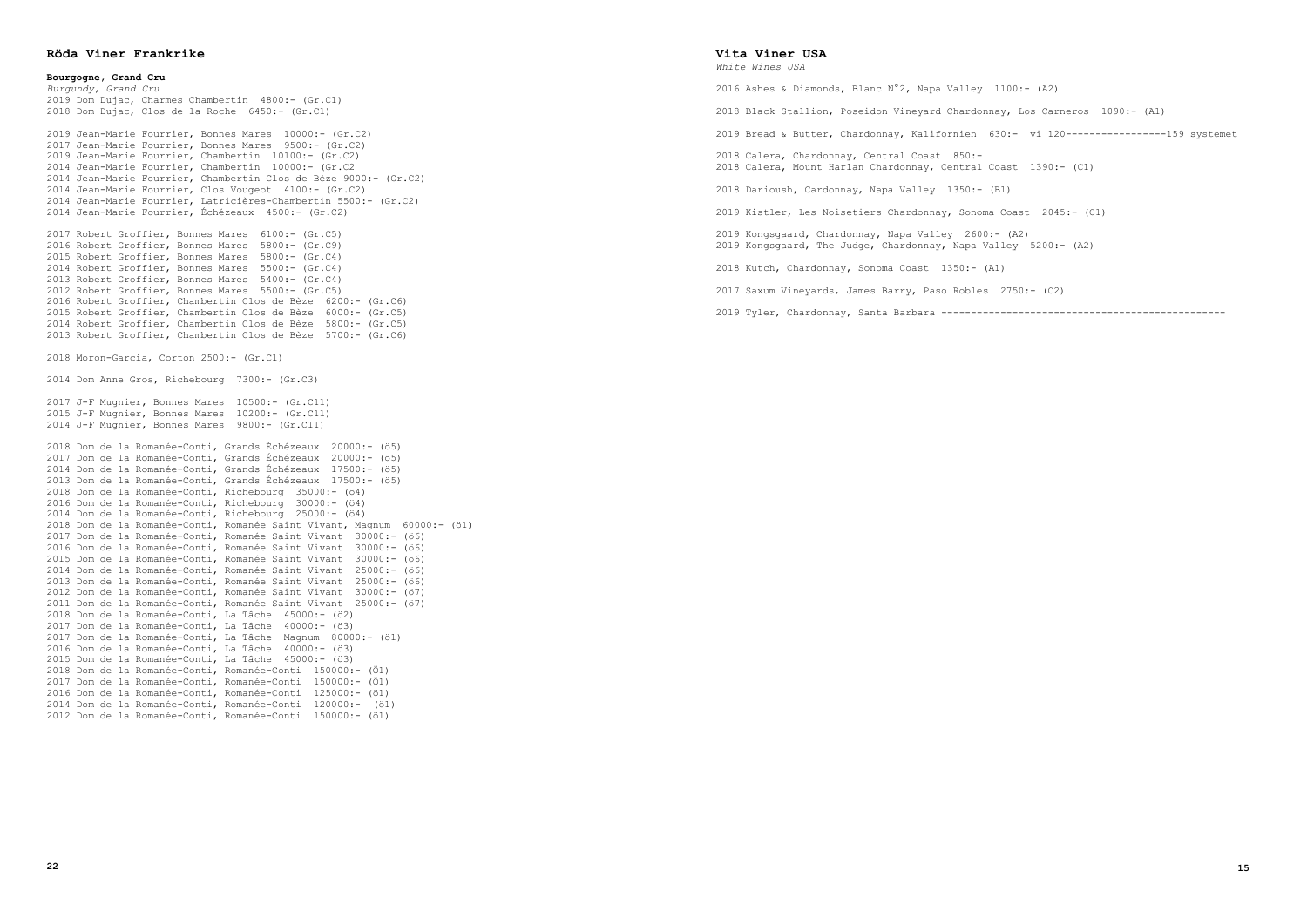# **Röda viner Frankrike**

*Red Wines France*

# **Bordeaux**

2016 Ch. Giscours, Petite Sirène by Giscours, Bordeaux 560:-

2017 Les Piliers de Maison Blance, Montagne-St-Emilion 650:-

2010 Roc de Cambes, Côte de Bourg 2190:- (J10) 2009 Roc de Cambes, Côte de Bourg 2050:- (J10) 2006 Roc de Cambes, Côte de Bourg 2100:- (I10)

#### **Saint Estéphe**

2018 Ch. Cos d'Estournel, Goulée by Cos d´Estournel 1500:- (K3) 2012 Ch. Cos d'Estournel 3450:- (K6) 2002 Ch. Cos d'Estournel 5200:- (K6)

2010 Ch. Montrose 4045:- (J4)

## **Pauillac**

2016 Ch. d´Armailhac 2250:- (I4) 2015 Ch. d´Armailhac 1900:- (I4) 2010 Ch. d´Armailhac 2250:- (I13)

2010 Ch. Grand-Puy-Lacoste 2890:- (I2) 2009 Ch. Grand-Puy-Lacoste 2690:- (I2)

#### **Saint-Julien**

2008 Ch. Gruaud Larose 2650:- (K2) 2005 Ch. Gruaud Larose 3650:- (J2) 2000 Ch. Gruaud Larose 5100:- (J2)

2010 Ch. Langoa Barton 3100:- (J9) 2009 Ch. Langoa Barton 2990:- (K9)

2005 Ch. Leoville Las Cases 6900:- (K13) 2003 Ch. Leoville Las Cases 5500:- (K13) 1999 Ch. Leoville Las Cases 4800:- (K13)

2015 Ch. Léoville Barton 2450:- (J13) 2009 Ch. Léoville Barton 3200:- (J13)

#### **Pessac-Léognan**

2012 Ch. Haut Bailly 2850:- (I5)

#### **Morey-Saint-Denis**

2017 Dom Arlaud, 1er Cru Aux Cheseaux 1695:- (X3) 2016 Dom Arlaud, 1er Cru Aux Cheseaux 1735:- (X3)

2019 Dom Dujac, Morey-St-Denis 1er Cru 2950:- (U2)

 Dom Fourrier, Clos Solon 1995:- (U10) Dom Fourrier, Clos Solon 2050:- (T10) Dom Fourrier, 1er Cru Clos Sorbés Vieilles Vignes 4000:- (U10) 2017 Dom Fourrier, 1er Cru Clos Sorbés Vieilles Vignes 3595:- (U10)

2014 La Forge de Tart, 1er Cru 3695:- (X5)

2018 Dom Ponsot, Morey-Saint-Denis, Cuvée des Grives 1650:- (X9) 2018 Dom Ponsot, Morey-Saint-Denis, Cuvée des Alouettes 2550:- (X9)

#### **Nuits-Saint-Georges**

2014 Sylvain Cathiard, 1er Cru Aux Murgers 3000:- (U8) 2013 Sylvain Cathiard, 1er Cru Aux Murgers 2795:- (U8) 2013 Sylvain Cathiard, 1er Cru Aux Thorey 2500:- (U9)

2018 Dom Chevillon, Nuits-Saint-Georges, Vieilles Vignes 1650:- (Y7) 2018 Dom Chevillon, 1er Cru Les Chaignots 2050:- (Z6) 2018 Dom Chevillon, 1er Cru Les Pruliers 2050:- (Y6) 2018 Dom Chevillon, 1er Cru Les Roncières 2050:- (Z6) 2018 Dom Chevillon, 1er Cru Les Vaucrains 2550:- (Z7)

2019 J-F Mugnier, 1er Cru Clos de la Maréchale 2300:- (X10)

2019 Domaine Michel Noëllat, Nuits-Saint-Georges 1450:- (V2) 2018 Domaine Michel Noëllat, Nuits-Saint-Georges 1450:- (X2)

 Dom de L´Arlot, 1er Cru Clos de L´Arlot 2150:- (Z11) 2018 Dom de L´Arlot, 1er Cru Clos de L´Arlot 2100:- (Z11) Dom de L´Arlot, 1er Cru Clos de L´Arlot 2300:- (Z12) Dom de L´Arlot, 1er Cru Clos de L´Arlot 2300:- (Z12) ----------------finns? Dom de L´Arlot, 1er Cru Clos des Forêts 2150:- (Z9) 2018 Dom de L´Arlot, 1er Cru Clos des Forêts 2100:- (Z9) Dom de L´Arlot, 1er Cru Clos des Forêts 2300:- (Z10) Dom de L´Arlot, 1er Cru Clos des Forêts 2300:- (Y10)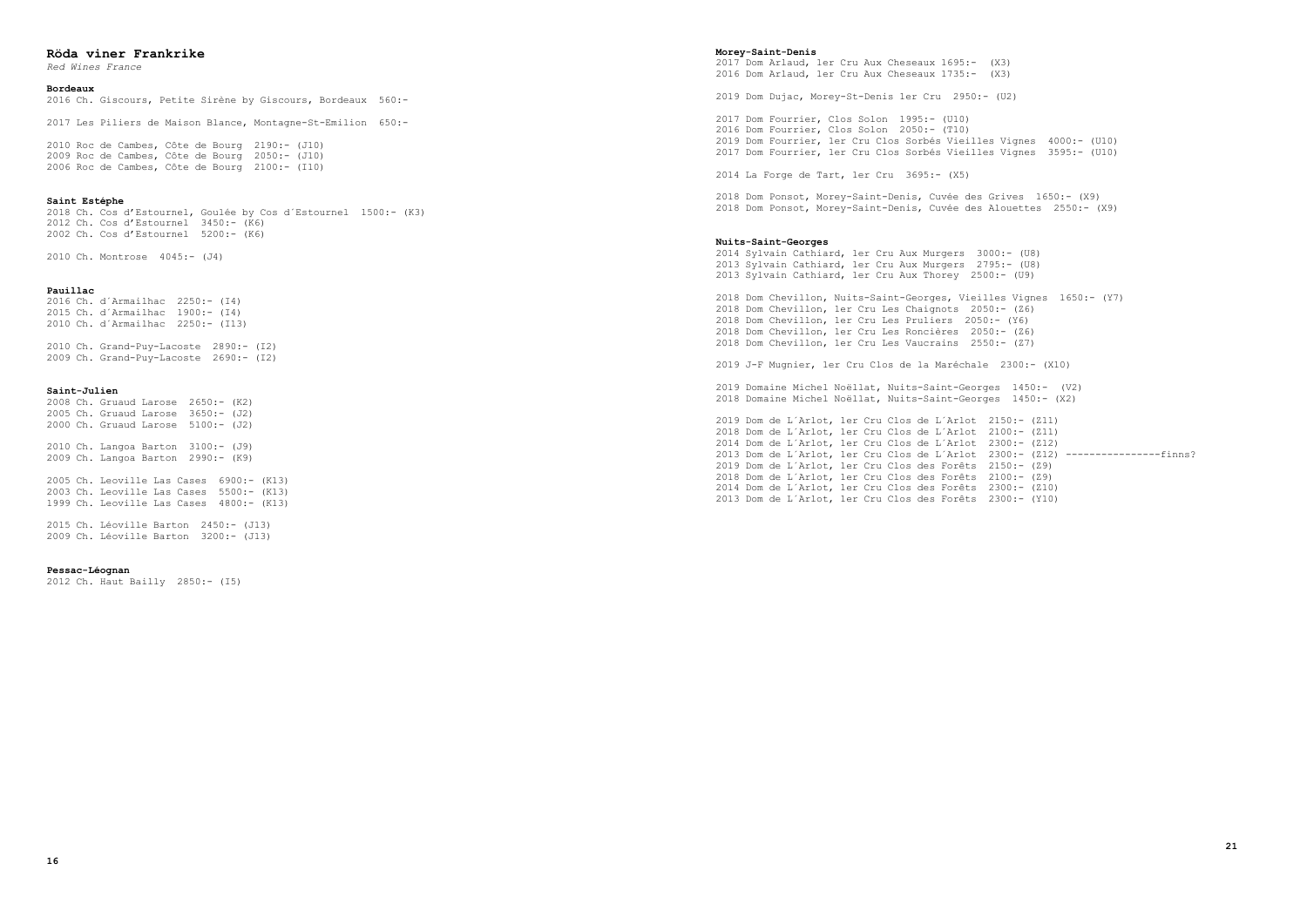#### **Vosne-Romanée**

 Sylvain Cathiard, 1er Cru Aux Malconsorts 4595:- (T8) Sylvain Cathiard, 1er Cru Les Suchots 4695:- (T9) Sylvain Cathiard, 1er Cru En Orveaux 4500:- (T7) 2013 Sylvain Cathiard, 1er Cru En Orveaux 4200:- (U7)

2018 Dom Bruno Clavelier, Vosne-Romanée, La Combe Brûlée 2350:- (X6)

2019 Dom Dujac, 1er Cru Aux Malconsorts 5400:- (U2)

2015 Jean-Marie Fourrier, 1er Cru Les Chaumes 2700:- (T12)

2019 Domaine Michel Noëllat, Vosne-Romanée 1750:- (X1) 2019 Domaine Michel Noëllat, 1er Cru Les Chaumes 2200:- (X3) 2019 Domaine Michel Noëllat, 1er Cru Les Suchots 2700:- (V3) 2018 Domaine Michel Noëllat, 1er Cru Les Suchots 2750:- (X1) 2018 Domaine Michel Noëllat, 1er Cru Les Beaux Monts 2750:- (X1)

# **Chambolle-Musigny**

2019 Jean-Marie Fourrier, 1er Cru Les Gruencheres 4000:- (T11) 2017 Jean-Marie Fourrier, 1er Cru Les Gruencheres 3650:- (T11) 2017 Jean-Marie Fourrier, 1er Cru Les Amoureuses 8300:- (T1)

2017 Robert Groffier, 1er Cru Les Amoureuses 4990:- (Y1) 2016 Robert Groffier, 1er Cru Les Amoureuses 5050:- (Y1) 2014 Robert Groffier, 1er Cru Les Amoureuses 5100:- (Y1) 2017 Robert Groffier, 1er Cru Les Hauts-Doix 2695:- (Y2) 2016 Robert Groffier, 1er Cru Les Hauts-Doix 2750:- (Y2)

2019 J-F Mugnier, 1er Cru Les Amoureuses Vieilles Vignes 13500:- (Y4) 2015 J-F Mugnier, 1er Cru Les Amoureuses Vieilles Vignes 12300:- (Y5)

2019 Dom Comte Georges de Vogüe, Chambolle-Musigny 3500:- (V5)

#### **Margaux**

2014 Ch. Giscours 3350:- (J7) 2012 Ch. Giscours 3350:- (J8) 2009 Ch. Giscours 3350:- (I7) 2005 Ch. Giscours 3500:- (J7) 2000 Ch. Giscours 3790:- (K8)

2018 Ch. Paveil de Luze 1120:- (K1)

#### **Pomerol**

2012 Ch. Certan de May 2600:- (K12)

2007 Ch. Pétrus 26995:- (K3)

2015 Ch. Plince 1250:- (I5)

# **Saint Emilion**

2015 Ch. Bélair-Monange, Haut Roc Blanquant 1400:- (I1) 2014 Ch. Bélair-Monange, Annonce de Belair-Monange 1645:- (J1)

2016 Clos Fourtet 4000:- 2015 Clos Fourtet 3900:- 2010 Clos Fourtet 4780:-

2015 Ch. Larmande 1350:- (J3)

2014 Tertre Roteboeuf 4995:- (K2) 2013 Tertre Roteboeuf 4695:- (K2) 2011 Tertre Roteboeuf 4995:- (K2)